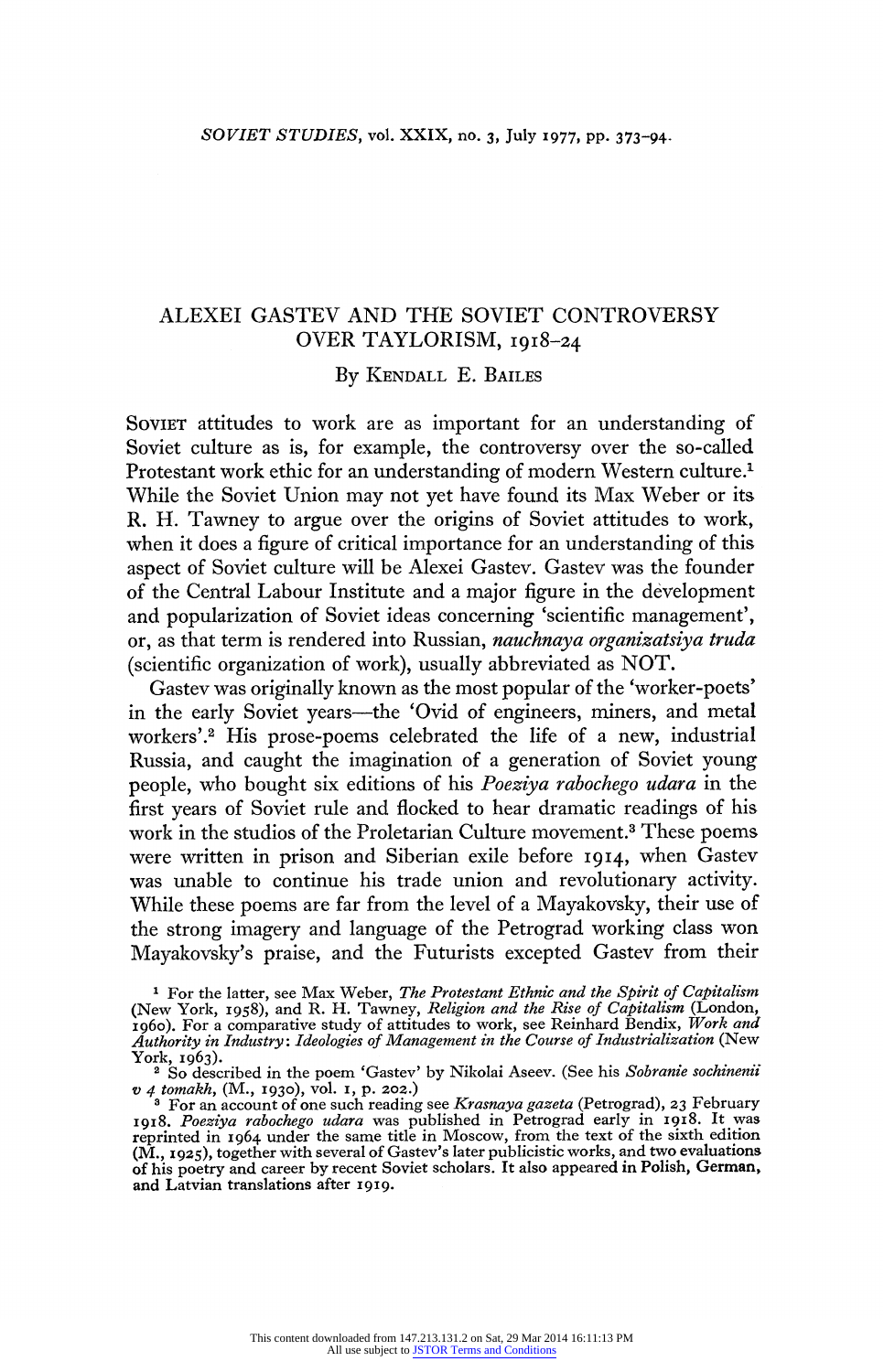**derision of the 'worker-poets'.4 The daily chorus of factory whistles, the hum of steel lathes, and glow of blast furnaces were the elements of Gastev's poetry. In his romantic vision of industrialism, men and machines merged: machines were seen as extensions of the human body while people took on the speed and efficiency of their creations, acquiring 'nerves of steel' and 'muscles like iron rails'. When asked why he abandoned poetry, Gastev wrote that he had turned to it only when other avenues of expression were cut off; when the 'revolution broke out [it] presented an opportunity to work directly as an organizer and creator of something new'.5** 

**Gastev's last artistic creation, as he liked to view it, was the Central Labour Institute, formed originally in 1920 under the All-Russian Central Council of Trade Unions. He saw the Institute as the culmination of all his earlier romantic visions of the machine age. Notwithstanding its many practical endeavours as consultant to Soviet industry and educator in the industrial arts, the Institute bore the stamp of the poet's earlier romanticism; and the ideology which Gastev developed around it had something of the vagueness and ambiguity of poetry. Gastev's aim was nothing less than the transformation of Russian culture, but his ideas owed as much to American industrial engineers and capitalists, such as Frederick W. Taylor, Frank Gilbreth and Henry Ford as it did to Marx and Engels. Not surprisingly, the Institute was the centre of intense controversy during its early years, a controversy which was finally settled by the intervention of leading party members in I924, and one from which Gastev emerged for a time victorious.** 

**Only since 1962 has Gastev's role in Soviet industrialization begun to receive the attention it deserves in the Soviet Union. Besides being Director of the Central Labour Institute, which was charged among other duties with coordinating all Soviet research efforts on labour rationalization, Gastev edited several major industrial journals, held various government offices, and devoted the remainder of his life to improving industrial productivity, only to be swept away by the purges in x938 (the date of his death is variously given as I939 and I94I; the place and circumstances, if known, have not been revealed). The Institute which he founded also disappeared in the purges, and no similar institution was re-established in the Soviet Union until 1955, when the Scientific-Research Institute of Labour was created under the auspices of the new State Committee on Problems of Labour and** 

<sup>&</sup>lt;sup>4</sup> 'Introduction' to the fifth edition (1924), republished in *Poeziya* . . . (1964), p. 26.<br>For early reviews of this book, see F. Kalinin, 'Put' proletarskoi kritiki', and . . The eziya rabochego udara" A. Gasteva', in *Proletarskaya kul'tura*, 1918, no. 4; V. Friche, 'Poeziya zheleznoi rasy', in *Vestnik zhizni*, 1918, no. 2, and 'Torzhestvuyushchaya pesn' kovannogo metalla', in *Torchestvo*, 1918, no. 2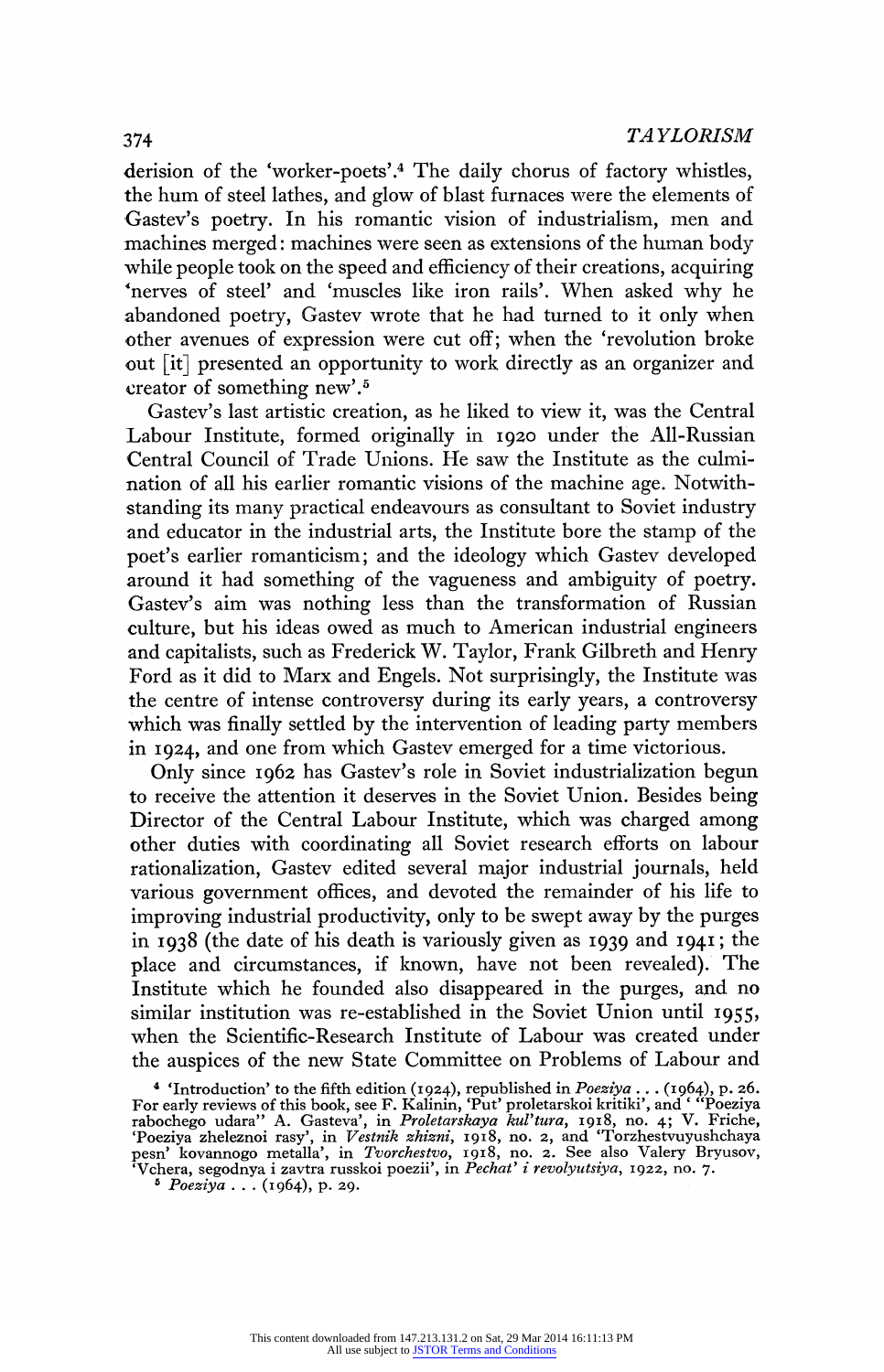## **I9i8-24 375**

**Wages. The work of the former Central Labour Institute was mentioned in the publications of its successor institution ;6 but Gastev's enormously productive career as its founder and director for I8 years remained in the shadows until 1962, when he was formally rehabilitated in a Pravda article by A. I. Berg, the leading Soviet cybernetician.7 The excitement and enthusiasm for employing 'science' to reform society during the twenties, and Lenin's recorded support for Gastev's Institute, provides a very useful precedent from early Soviet history for the present surge of optimism over cybernetics and Western techniques of industrial management.8 It seems pertinent, therefore, to attempt an evaluation of Gastev's career and the nature of his industrial thought.** 

**Although Gastev's family background was that of an intelligent-his father was a provincial school teacher and Alexei had attended the Moscow Teachers' Institute before being expelled in 1902 for revolutionary activity-he had become a genuine 'worker' in the metal trades and lived for the most part from his earnings there. It was with this background that he became fascinated by the innovations of the American proponents of scientific management, F. W. Taylor and Frank Gilbreth; and developments in labour rationalization, especially**  time-and-motion studies, became his *idée fixe*.<sup>9</sup>

**6 See, for example, the volume Voprosy truda v SSSR (M., 1958), a collection of historical essays on various labour problems in the USSR which mentions the work of the Central Labour Institute before I938 but never mentions the name of its director. According to the article 'Nauchnaya organizatsiya truda', in the new Ekonomicheskaya entsiklopediya (M., I964), vol. 2, pp. 27-31, the State Committee on Problems of Wages and Labour issued a decree on 4 November 1957, declaring that the experience and methods of the former Central Labour Institute should be used in current efforts at scientific management and professional instruction of workers.** 

Gastev, however, was not mentioned by name.<br><sup>7</sup> A. I. Berg, 'Lenin i nauchnaya organizatsiya truda', *Pravda*, 24 October 1962.<br>This article is mentioned by S. Lesnevsky in the 'Afterword' to the 1964 edition of **Poeziya rabochego udara (p. 305). Although Gastev was rehabilitated as a poet in 1958**  when a selection of his work was published in the anthology Proletarskie poety pervykh **let sovetskoi epokhi (M.), the significance of his role in Soviet industrialization was not**  formally recognized until the appearance of Berg's article. A collection of Gastev's works appeared in 1966, and a flood of articles and books which give prominent attention to his role as industrializer began to appear in **that have been announced or are already in print: scattered references in the journal**  of the Scientific-Research Institute of Labour, Sotsialisticheskii trud, 1965, no. 9, pp. 31, 38–39; V. D. Banasyukevich, 'V. I. Lenin i nauchnaya organizatsiya truda', Istoriya SSSR, 1965, no. 2, pp. 108f; N. V. Kuznetsov **I965); Nauchnaya organizatsiya truda v promyshlennosti: bibliografiya 1925-1964 gg.** 

(Novosibirsk, 1965); A. Shcherban (ed.), Nauchnaya organizatsiya truda (Kiev, 1965).<br>
<sup>8</sup> In the words of A. I. Berg: "The attempt to apply the latest achievements of economic theory, mathematics, electronics, and cyberne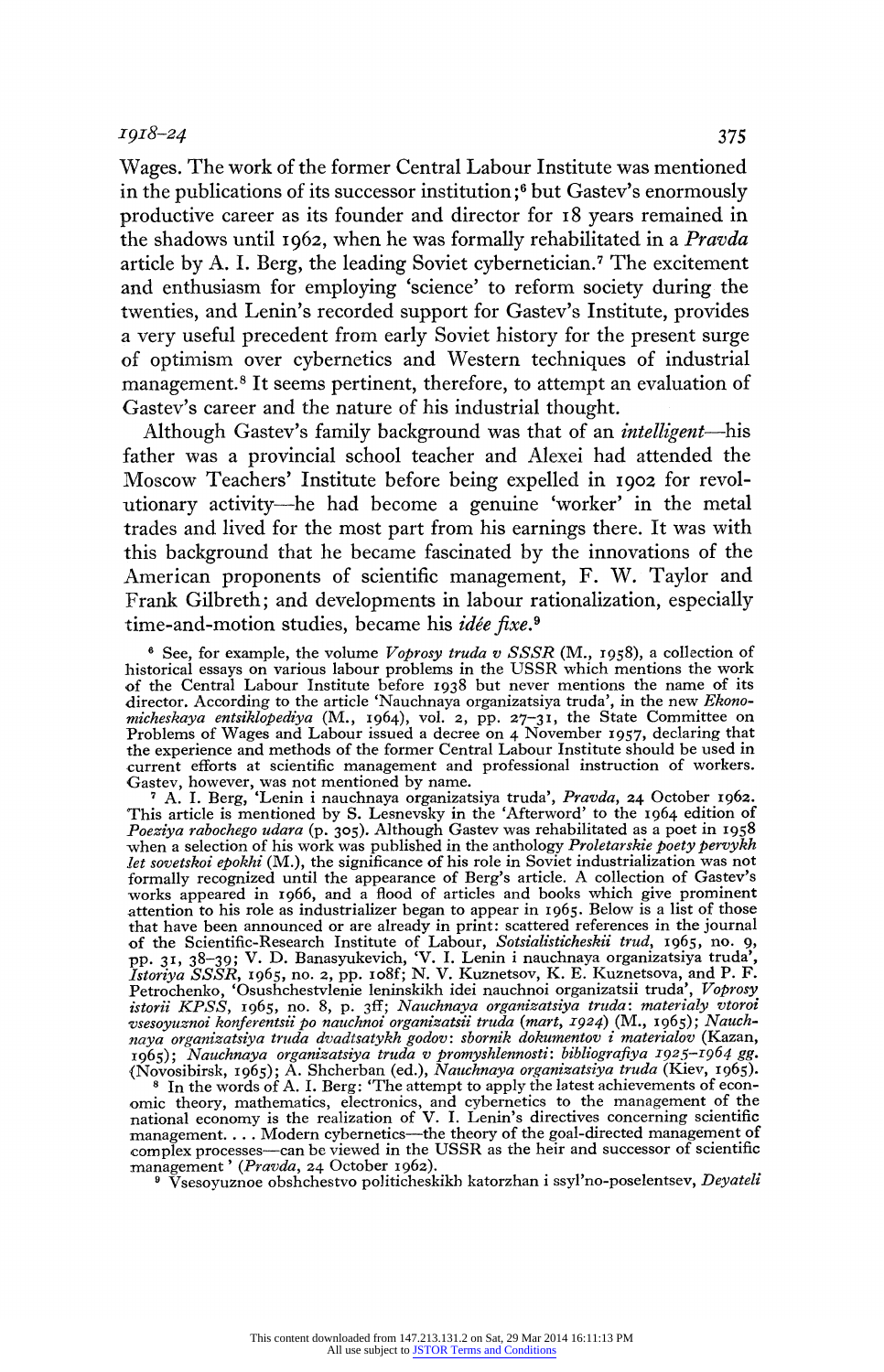**It was on the basis of scientific management and the work he was engaged in after I918 as a leading Soviet trade union official that Gastev formed his idea of the new culture. The Soviet decree on workers' control of industry plunged the trade unions into the problems of industrial management, and had the ironic outcome of transforming such skilled workers as Gastev into industrial managers. The metal workers' union was the first Russian union to call for the adoption of progressive piece rates-an integral feature of the Taylor system-in place of a uniform system of wages for all workers; and Lenin, faced with the necessity of increased production, abandoned his earlier hostility to Taylorism, and decided to adopt what was found useful in scientific management.'0 According to Mikhail Tomsky, the leading**  Soviet trade unionist of this period, Gastev-as secretary of the metal **workers in 19I7-I8-played a key role in persuading his fellow unionists of the need for progressive piece-rates as a spur to production.1l It then became the task of the unions to define groups of workers according to their value and skills and establish a system of monetary incentives. Gastev, engaged in this task during 1918 and I9I9, eventually brought forth his own conception of the new culture. His views were first published in Proletarskaya kul'tura, the official organ of the Proletcult.l2** 

**Gastev began by criticizing the 'bookishness' and confident generalities with which proletarian culture had thus far been discussed. So** 

**revolyutsionnogo dvizheniya v Rossii (M., I934), vol. 5, p. II62. 10 For Lenin's unfavourable views of the Taylor System see his ' "Nauchnaya"**  sistema vyzhimaniya pota', *Pravda*, no. 60, 13 March 1913 (reprinted in V. I. Lenin,<br>*Polnoe sobranie sochinenii* (M., 1961), vol. 23, pp. 18–19); and 'Sistema Teilora—<br>poraboshchenie cheloveka mashinoi', in *Put' Pravdy* in Lenin, *op.cit.*, vol. 24, pp. 369–71). Lenin published his revised view of Taylorism<br>in 'Ocherednye zadachi Scvetskoi vlasti' (1918). See Lenin, *Sochineniya* (4th edn.),<br>vol. 29, pp. 229–30. During a plenary session o **Economy (VSNKh) on i April 1918, Lenin made the following remarks with regard**  to a proposed decree on labour discipline: 'In the decree, we must definitely speak of the introduction of the Taylor System, in other words, of using all scientific methods of labour which this system advances. Without th **productivity, and without that we will not usher in socialism' (quoted in Banasyuke-vich, op.cit., p. io8). It is one of the curiosities of history that Taylorism, with its promises of class harmony, appealed not only to the leaders of bourgeois Europe after World War I, as Charles S. Maier has recently argued, but also to the leader of the most revolutionary regime of that period. (See Maier's article 'Between Taylorism and Technocracy: European Ideologies and the Vision of Industrial Productivity in** 

the 1920s', Journal of Contemporary History, no. 5, 1970, pp. 27–61.)<br><sup>11</sup> See Organizatsiya truda, 1924, no. 2–3 (March–April), p. 67ff.<br><sup>12</sup> A. Gastev, 'O tendentsiyakh proletarskoi kul'tury', *Proletarskaya kul'tura*, 1 no. 9–10, pp. 35–45. It is difficult to say how widely read this journal was. Although 15 different periodicals were issued at various times by local Proletcults, it was the only central Proletcult organ. Its circulation i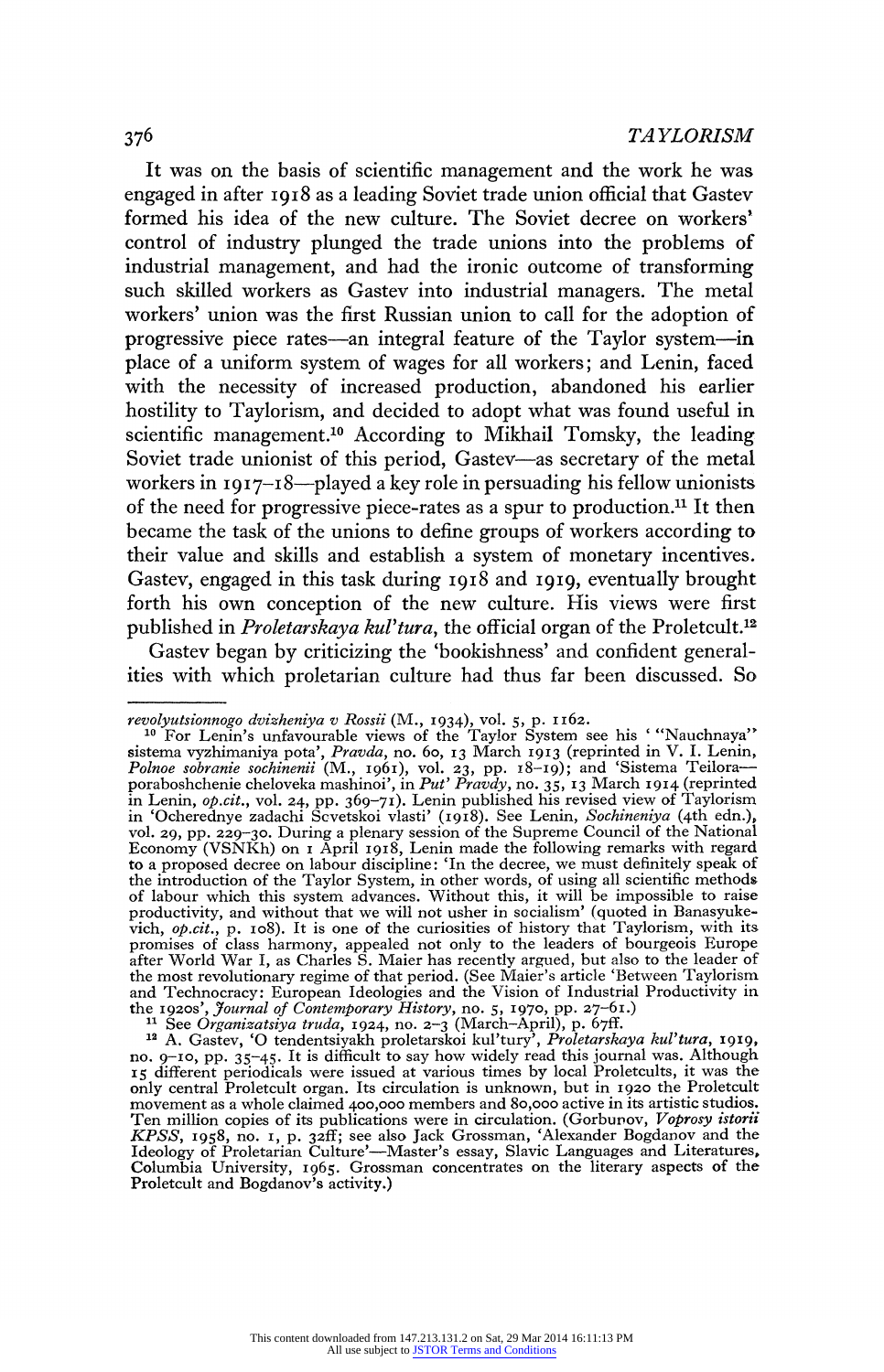# **I918-24 377**

**far as he was concerned, it was still not possible to say in detail what the future culture of the industrial worker would be like, but he believed the outlines could be discerned by those who were deeply involved in modern industry. In his view, to understand the new culture of the proletariat 'it is necessary to be a kind of engineer; it is necessary to be an experienced social constructor and to take one's scientific methods not from general presuppositions regarding the development of productive forces, but from a most exact molecular analysis of the new production, which has brought into existence the contemporary proletariat ... '13** 

**Gastev believed that a new kind of industry had come into being and had gathered force especially during the war. 'The metallurgy of this new world, the motor car and aeroplane factories of America, and finally the arms industry of the whole world-here are the new, gigantic laboratories where the psychology of the proletariat is being created, where the culture of the proletariat is being manufactured. And whether we live in the age of super-imperialism or of world socialism, the structure of the new industry will, in essence, be one and the same.'14** 

**Gastev divided all industrial workers into five types, according to the varying degree of skill and creativity required by their jobs. For example, in the machine-building industry, the most skilled were those machinists and lathe operators who in the process of assembling a machine made changes and added their own creative touches. A second type were those machine workers who, while adding nothing creative to the assembly process, possessed a variety of skills and often had a choice of more than one method in solving a work problem. These highly skilled workers included fitters (ustanovshchiki) and tuners (nastroishchiki), among others. The third type were those whose work was completely standardized and devoid of any subjective element. The individual worker simply followed a set routine, for instance, operating a metal-stamping or cutting machine.** 

**The fourth type were those who had only recently entered industry and were learning elementary machine work through mass instruction. The last type, almost extinct, were those who did heavy physical, unmechanized tasks. Gastev believed that workers in every production process could be classified into similar types. So far as the future of machine production was concerned, he saw the third type rapidly replacing all the others. Mechanization and standardization were proceeding in such a way as virtually to eliminate heavy physical and unskilled labour at the bottom of the scale as well as the creative and subjective elements at the top. So it was to the third type that he turned for a characterization of 'proletarian psychology' and the new culture** 

**<sup>13</sup>Gastev, '0 tendentsiyakh proletarskoi kul'tury', p. 36. 14 Ibid.**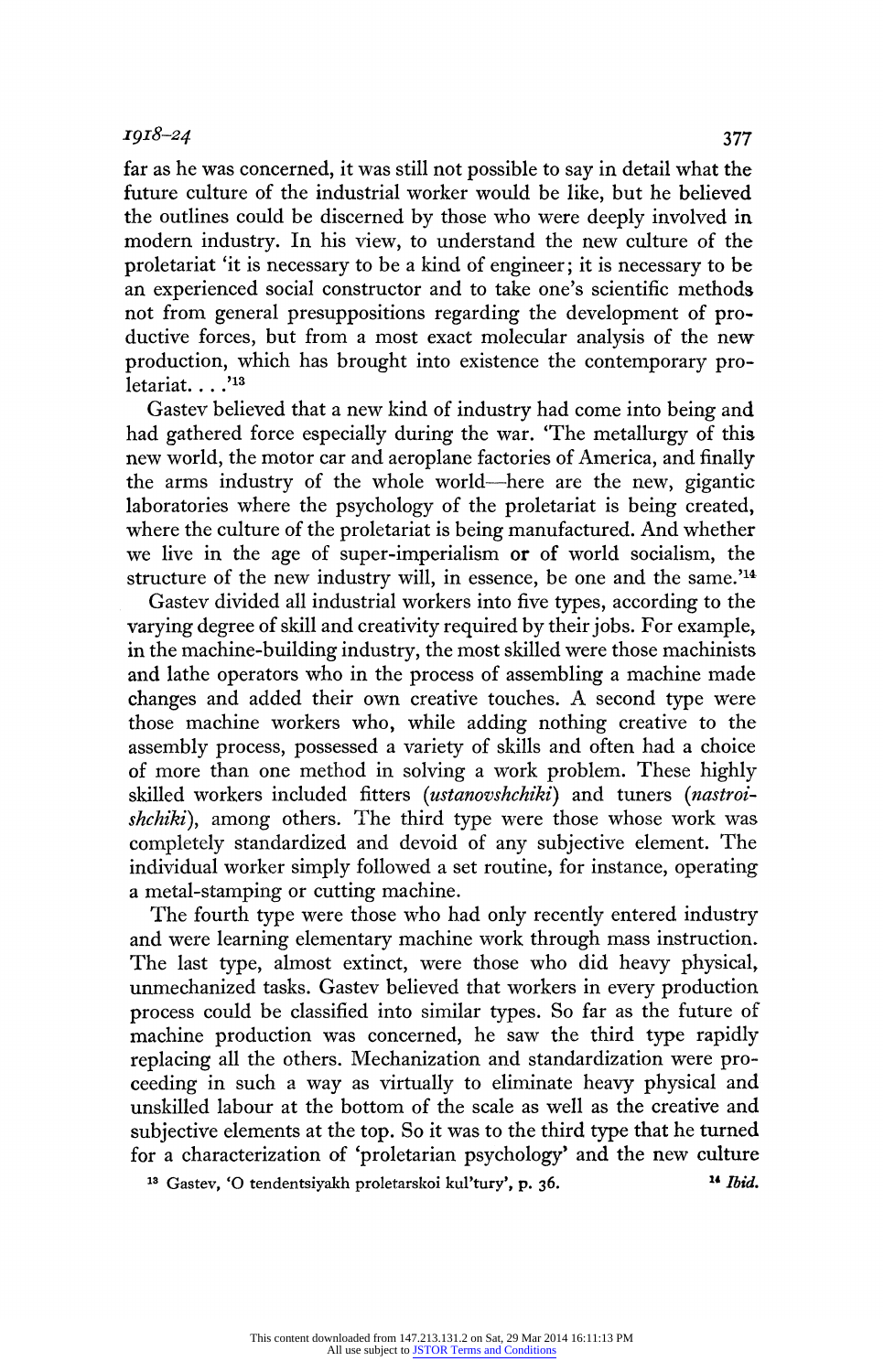**of the proletariat. He asserted that the workers themselves would become increasingly mechanized and standardized, like cogs in a vast machine, a view which was to be denounced as nonsense by some and was to arouse considerable controversy in Soviet society. 'This feature', he wrote, 'will impart to proletarian psychology a striking anonymity, permitting the classification of an individual proletarian unit as A, B, C, or 325, 0'075, o, and so on.'15 Even words and ideas would come to Ihave precise, technical meanings, devoid of nuance and emotional connotations, and could be plugged in and unplugged as needed. 'Before us there is the prospect not only of an individual mechanized worker but of a mechanized system of labour management. Not a**  person, not an authority, but a "type"—a group—will manage other **"types" or groups. Or even a machine, in the literal sense of the word, will manage living people. Machines from being managed will become managers.'6 The pace of production was gradually being normalized until the whole world would work 'at the same tempo'. This technical process of growing uniformity would permeate every aspect of the worker's existence: 'even his intimate life, including his aesthetic, intellectual and sexual values.'17** 

**While Gastev emphasized that all these conclusions were tentative, he felt that certain features of the future proletarian culture were already visible. 'The methodical, constantly growing precision of work, educating the muscles and nerves of the proletariat, imparts to proletarian psychology a special alertness, full of distrust for every kind of human feeling, trusting only the instrument, the apparatus, the machine.'18** 

**The new industry would be characterized by a form of collectivism unlike anything yet seen:** 

**The psychology of the proletariat is already now being transformed into a new social psychology where one human complex works under the control of another.... This psychology reveals a new working-class collectivism which is manifested not only in relations between persons but in the relations of whole groups of people with whole groups of mechanisms. Such a collectivism can be called mechanized collectivism. The manifestations of this mechanized collectivism are so foreign to personality, so anonymous, that the movement of these collective complexes is similar to the movement of things, in which there is no longer any individual face but only regular, uniform steps and faces devoid of expression, of a soul, of lyricism, of emotion, measured not by a shout or a smile but by a pressure gauge or a speed gauge.l9** 

**<sup>15</sup>Ibid., p. 44. 16 Ibid., p. 43 17 Ibid. 18 Ibid., p. 44. 19 Ibid., pp. 44-45.**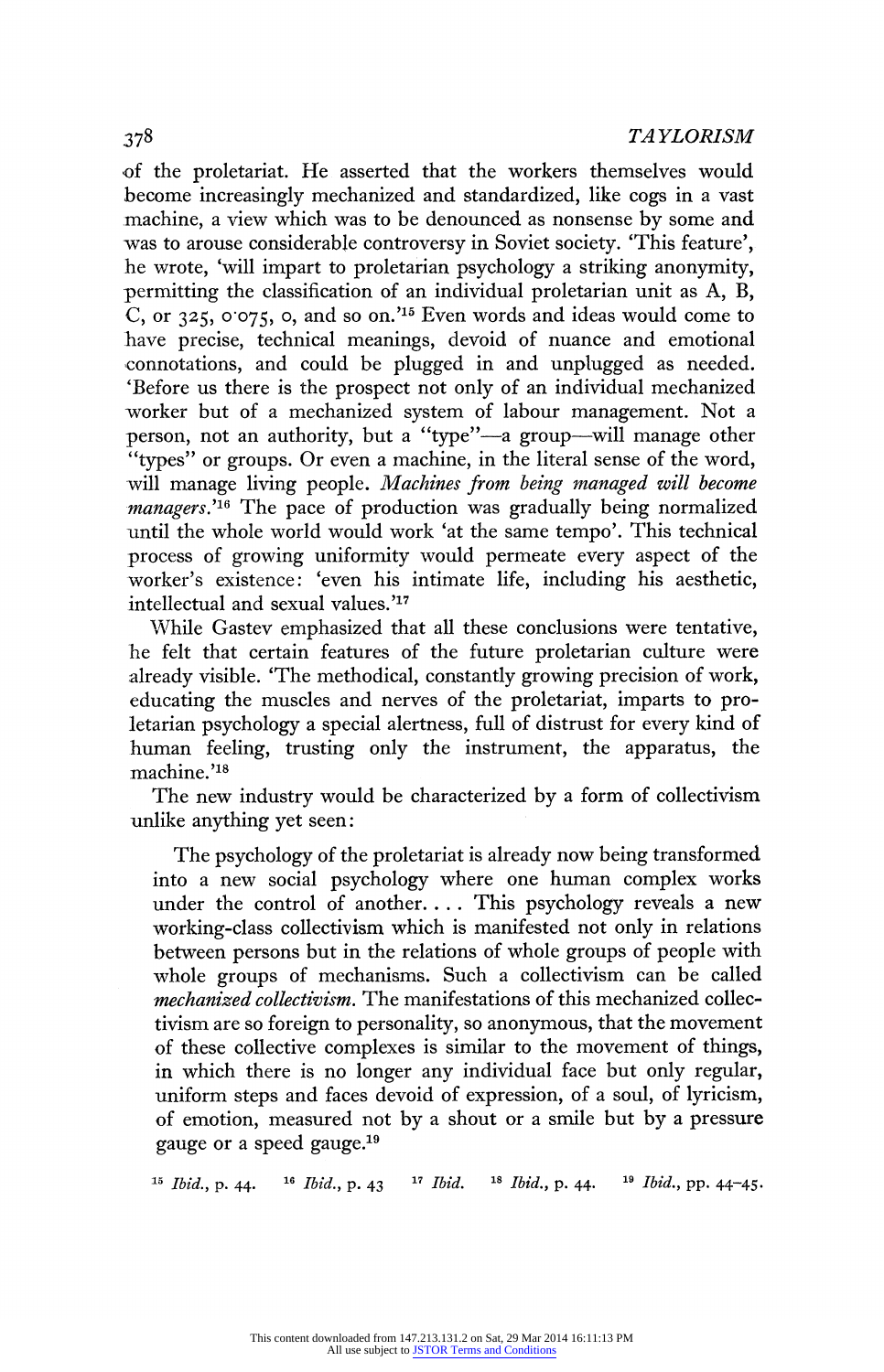## **I9g8-24 379**

**Though this writer has found no direct evidence to support the contention, it seems reasonable that lines such as these may have inspired Evgeny Zamyatin's My (We), written in 1920 with a setting which fits Gastev's vision of the future very well. My was the prototype of a certain genre, the anti-utopian novel, whose better-known successors. were Huxley's Brave New World and Orwell's Animal Farm and 1984.** 

**Gastev's vision of the future, which he later revised to allow for greater individual creativity, was scarcely to the taste of A. A. Bogdanov, one of the founders of the Proletarian Culture movement and an Old Bolshevik who had broken with Lenin after the 1905 revolution. Bogdanov, who was himself something of a reductionist and tended to**  view society in organic terms,<sup>20</sup> was none the less repelled by an attempt **to reduce society to a vast machine and its members to unequal parts. and stated his objections in the following issue of Proletarskaya kul' tura.21 According to Bogdanov, Gastev placed entirely too much weight: on the industrial mobilization which took place during World War I, which Bogdanov did not consider typical of industrialization, nor a harbinger of the future. The vast majority of workers in the arms. industry during the war may have been occupied in standardized, repetitive and uncreative machine work; but this was only one aspect of production, and such work was the type which could most easily be transferred in the future to machines. Thus basing his conclusions on the experience of a special situation, Gastev saw the proletariat of the future deprived of all creativity; and he had therefore concentrated all his attention on the standardized functions of industry to the neglect of what was more vital: the functions of planning and regulating. To. deprive the proletariat of all creativity meant essentially the militarization of labour, and could only lead to some terrible form of barrack-like existence.** 

**While Gastev's collectivism saw the proletariat reduced to a faceless. crowd, Bogdanov continued, the tendency of proletarian culture was in quite the opposite direction. He agreed that work in industry would tend to become more and more of a single type, but industrialism was. producing ever more workers of the highest type: the creative machinist** 

<sup>&</sup>lt;sup>20</sup> Bogdanov, O proletarskoi kul'ture . . ., p. 315. Fedor Kalinin expressed a similar criticism of Gastev's article (see his 'Proletarskaya kul'tura i ee kritiki', Proletarskaya **kul'tura, 1919, no. 9-Io (June-July), pp. I-4). Mariya Fal'kner-Smit, a Soviet labour-statistician and a follower of Bogdanov, also criticized Gastev for his attempt togeneralize from data limited to the metal-working industry. She emphasized theimportance of the mining, chemical, and electro-technical industries. (See her critique, 'Ob izuchenii trudovykh protsessov (Otvet A. Gastevu)', in Proletarskaya kul'tura,** 

<sup>1919,</sup> pp. 38–47.)<br>21 °O tendentsiyakh proletarskoi kul'tury (Otvet A. Gastevu)', *Proletarskaya kul'tura*,<br>1919, no. 11–12. This article was republished in Bogdanov's anthology *O proletarskoi* **kul'ture I904-I924 (M., 1925), and the page numbers in the footnotes which follow refer to the latter text.**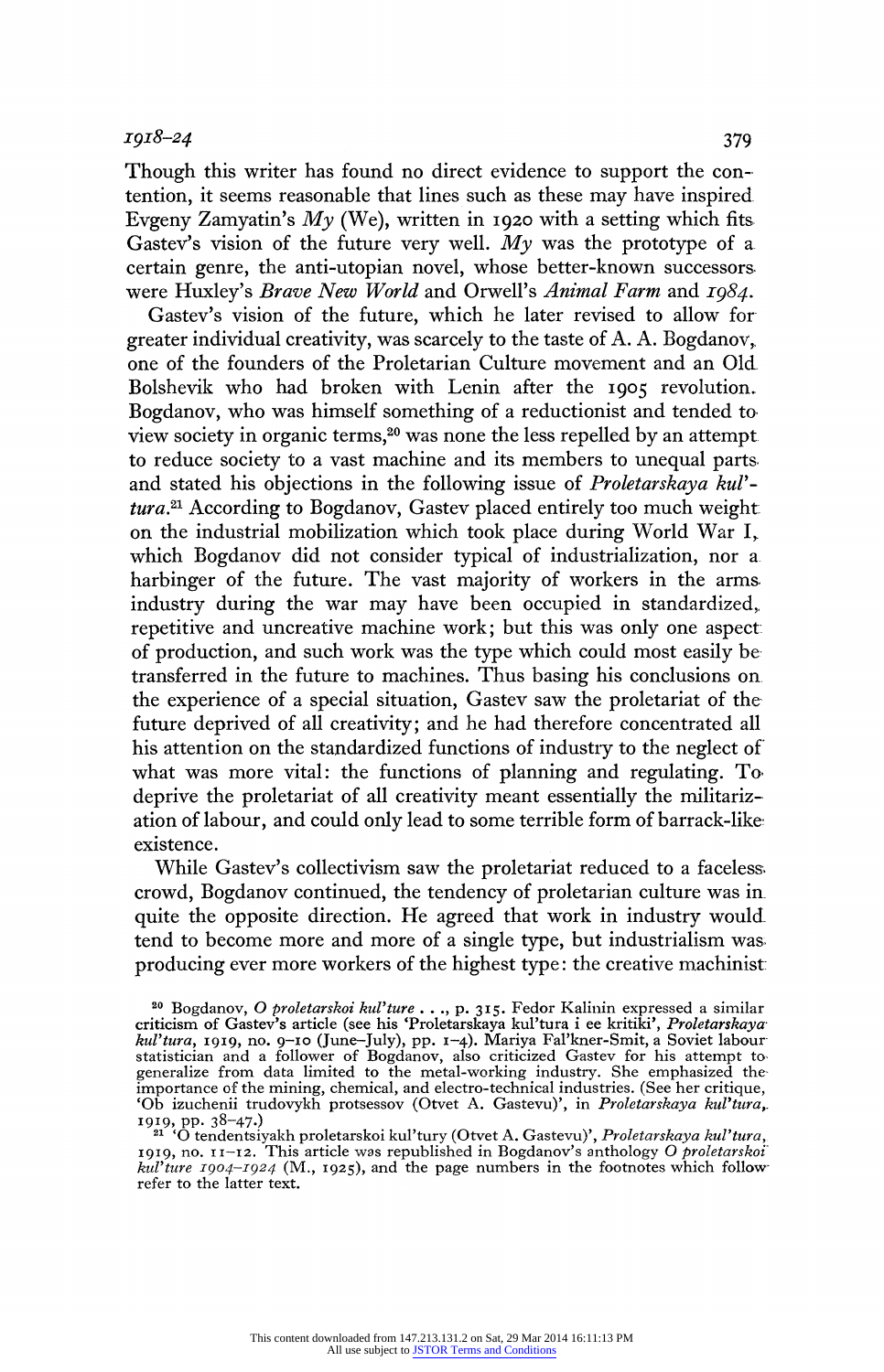**who shares in the planning, regulating, and fulfilling functions of industry.22** 

**Bogdanov did not see industrialism turning the proletariat into a social automaton, but rather as leading it to a society of 'comradely cooperation':** 

**The proletarian collective is distinguished and defined by a special organizational bond, known as comradely cooperation. This is a kind of cooperation in which the roles of organizing and fulfilling are not divided but are combined among the general mass of workers, so that there is no authority by force or unreasoning subordination but a common will which decides, and a participation of each in the fulfilment of the common task. Where work demands the direct supervision of an individual person, there will emerge, instead of authority and force, a comradely recognition of competence; and he who in one endeavour was the instructor may then in another follow the directions of a comrade whom he had just been supervising: the organizer and executor change places frequently.23** 

**Only under this form of collectivism, according to Bogdanov, would the individual be able fully to realize his individuality. Instead of reducing the most skilled and creative workers in industry to the level of the present average worker-Gastev's third type-the average would be raised to new levels of creativity and skill. Bogdanov strongly suspected that lurking behind Gastev's description of proletarian culture was an elite of engineers, standing above the proletariat and controlling it completely.24** 

**Bogdanov was not far from the mark when he accused Gastev of fostering a new elite of engineers. Before Gastev took up the cause of Taylorism, it had been promoted by Russian engineers in the pages of their major professional journal; and the engineers remained among its major promoters after the revolution.25 In I9I9 Gastev organized a school of 'social engineering' in the Ukraine; and in I920 he created its successor, the Institute of Labour under the All-Russian Central Council of Trade Unions. The latter soon evolved into the Central Labour Institute, with Gastev as Director; and here he was able to** 

<sup>&</sup>lt;sup>22</sup> Bogdanov, *O proletarskoi kul'ture . .* ., p. 324. For earlier detailed discussions of industrialism and the direction of proletarian culture, see A. A. Bogdanov, *Kul'turnye* **industrialism and the direction of proletarian culture, see A. A. Bogdanov, Kul'turnye**  zadachi nashego vremeni (M., 1914); and *Elementy proletarskoi kul'tury* (M., 1920).<br>In a pamphlet published in 1913, Bogdanov, like Lenin at the same period, expressed<br>an unfavourable view of Taylorism, with the prophetic **plentiful supply of unskilled labour (Mezhdu chelovekom i mashinoi, St. Petersburg, 1913). 23 Bogdanov, O proletarskoi kul'ture ..., p. 324. 24 Ibid., p. 326.** 

**<sup>25</sup>See Vestnik inzhenerov, October I915, pp. 933-6; no. 2, I916, pp. 553-64, 575-80, 585-95; June-July I917, pp. 265-72, 288-92, 302-8; January-February 1924, pp. 3-4; I. Rabchinsky, 0 sisteme Teilora (M., 192I).**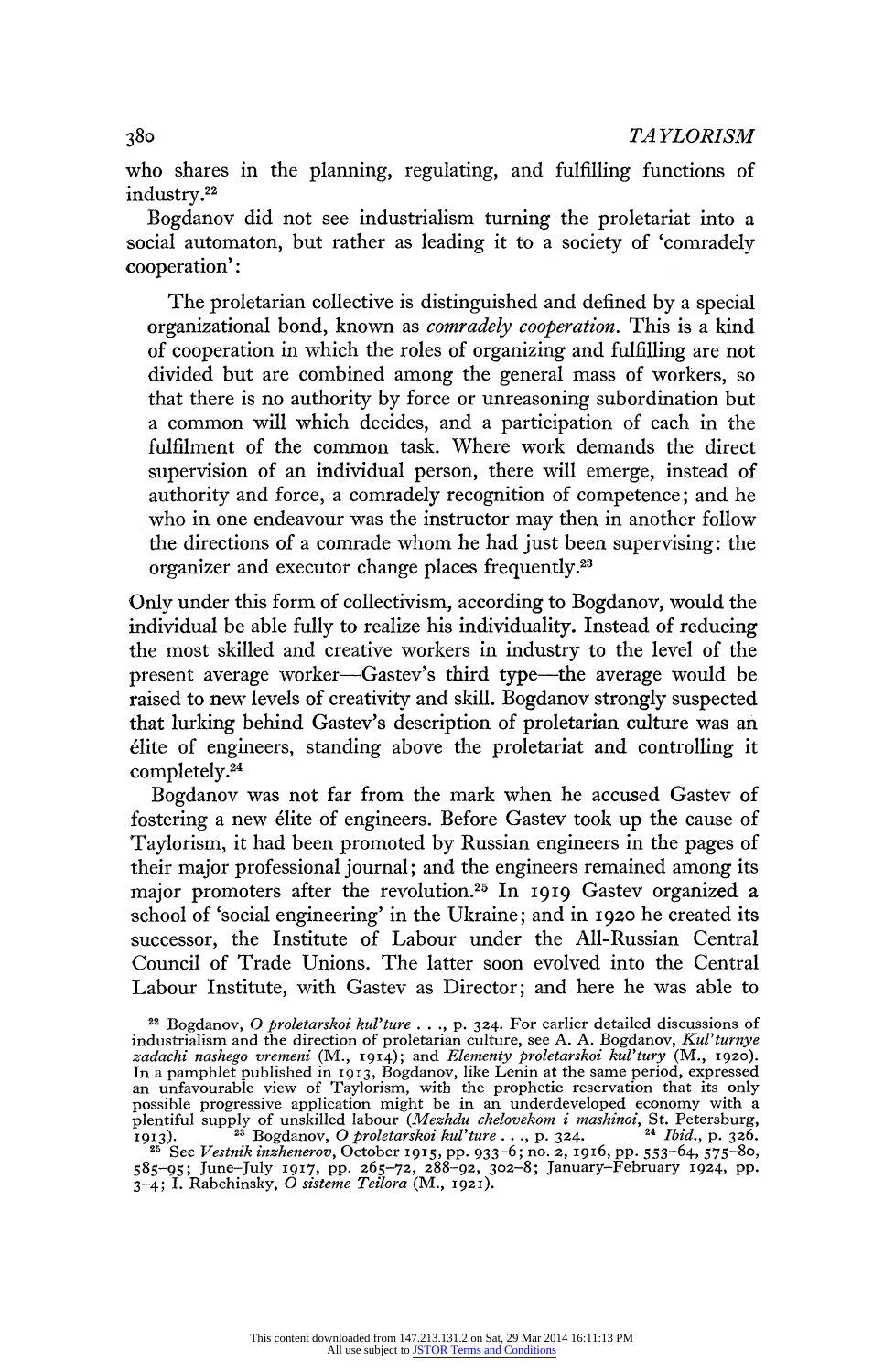**I9i8-24 38i** 

**develop and test the methods of social engineering to which he was giving shape.** 

**In short, the difference between the views of Gastev and Bogdanov can be summed up as follows: Gastev believed that rationality at the current stage of industrialism demanded a further division of labour in the economy, with increased specialization and a consequent inequality; Bogdanov believed that specialization and, with it, inequality, could be largely overcome by a rapid raising of the cultural level of the masses.** 

**In I9I9 Gastev's critics did not make Taylorism the central issue of their attacks; and it was perhaps not yet clear how great the Taylor System was an influence in his views. After I920, however, Gastev made explicit the extent to which he was in the tradition of scientific management; and the controversy which surrounded his views in the early twenties centred on Taylorism and its applicability to Soviet industry.** 

**Gastev was a figure not unlike Frederick W. Taylor, both in background and mental approach. Taylor had been a skilled worker before he rose to the status of an engineer and industrial manager, a fact which the Central Labour Institute readily seized upon in its treatment of Taylor's views.26 He had first risen to prominence in the I89os as a leader of the reform movement in shop management, centred in the American Society of Mechanical Engineers.27 The starting point of his system was a new method for time studies, in which a particular 'job' was divided into various operations and each operation was then timed by a stop watch. In the process, operations not considered essential to the job were eliminated as 'waste' or turned over to a specialist (for example, sharpening a tool was to be done by a specialist and not by the man who used the tool). Several readings were taken for each operation from a stop watch; the average times were added and a certain allowance made for error; the total was then considered the 'normal' time required for a particular job. In order to achieve the increase of productivity made possible by his methods, Taylor advocated the adoption of differential piece-rates, which he hoped would both spur employees to work at the pace of which machines were capable and secure to the firm a greater profit. (According to a system of differential** 

**<sup>26</sup>See the highly favourable treatments of Taylorism by M. V. Piolunkovsky,**  <sup>1</sup>O sisteme Teilora', Organizatsiya truda, 1921, no. 1 (March), pp. 26-30, and S. F. Glebov, 'F. Teilor i ego raboty', ibid., 1922, no. 3, pp. 5-31.<br><sup>27</sup> The discussion of Taylor's views which follows is drawn from the fo

**sources: Hugh G. J. Aitken, Taylorism at Watertown Arsenal: Scientific Management**  in Action 1908–1915 (Cambridge, Mass., 1960), pp. 4–48; Georges Friedmann, Industrial Society: The Emergence of the Human Problems of Automation (New York, 1964), pp. 37–67; Reinhard Bendix, op.cit., pp. 274–81. Taylor set **ment (New York, 1911).**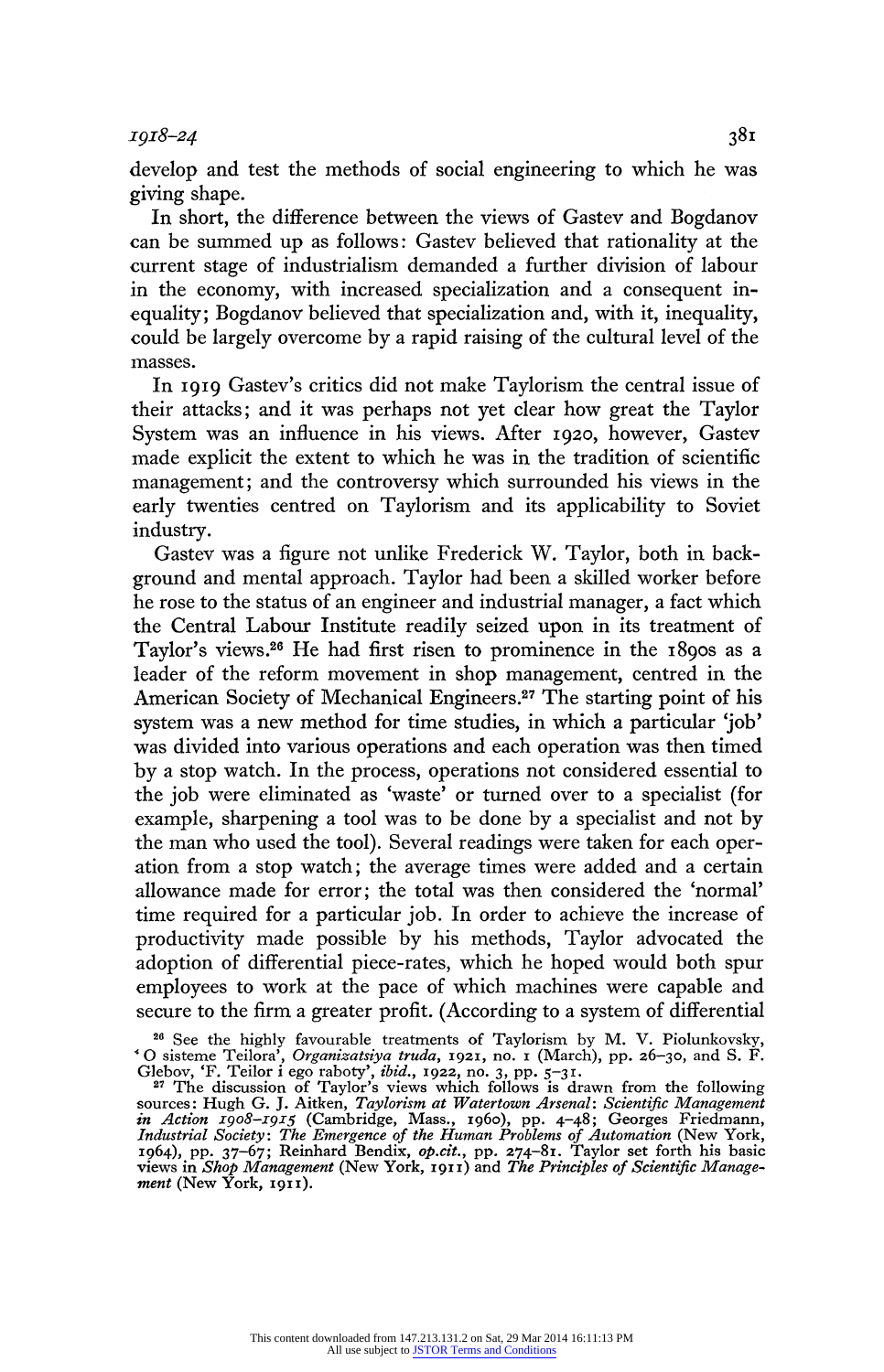**piece-rates, a certain norm of production is determined by time study, and a worker who produces the norm is paid at an established rate per piece. A worker who exceeds the norm receives a premium, while slow workers are penalized by a lower rate per piece.)** 

**While Taylor was properly the father of scientific management, his contemporaries Frank and Lillian Gilbreth extended his methods through time-and-motion studies. Where Taylor had studied a particular job on the basis of just one worker, choosing a 'good, fast man' or an 'average, steady man' and then dividing the job into separate operations (eliminating the 'unessential') and timing them, the Gilbreths took his analysis a step further and by means of photography and models sought to study individual labour motions among a series of workers doing the same job and then to determine which motions were more efficient and which could be improved or eliminated.** 

**Both Taylor and the Gilbreths shared the view that there was 'one best way' of doing every job and that this should be determined by someone other than the worker: an outside 'expert'. Such was the core of scientific management; and it was an assumption shared by Gastev as he developed his social engineering into an ambitious system of management, with Taylorism at its base. The centre of this 'applied science of labour' was to be the Central Labour Institute, so called after the Institute of Labour was merged at Lenin's decree, on 24 August I92I, with a similar institution in the Commissariat of Labour. Gastev remained the Director, and his Institute was empowered to coordinate all Soviet research efforts at labour rationalization in more than a dozen institutes throughout the country. The Central Labour Institute remained officially under the Trade Unions Council, but in its dealings with the government it was responsible to Gosplan and the Council on Labour and Defence (STO).28** 

**As early as June I92I Gastev sought financial support from Lenin, since the funds of the trade unions were inadequate for his purposes. Lenin, towards the end of his life, was apparently planning to write a book on scientific management; and, if we can believe Gastev's own account of his interview with the Soviet leader, Lenin was enthusiastic about the Institute's endeavours in this field. His enthusiasm was no doubt genuine, for in answer to Gastev's request for five million gold rubles Lenin sent a note to the Commissar of Finance urging that funds be found for such a vital institute, despite the financial hardship of the Soviet state.29** 

**<sup>28</sup>Organizatsiya truda, 1922, no. 3, p. I63; Lenin, Polnoe sobranie sochiineni, vol. 45, pp. 2o6, 366, 395. <sup>29</sup>Gastev's account was published in Organizatsiya truda, I924, no. i (March),** 

**pp. 1I-13. It was no doubt part of his campaign to prove the legitimacy of his claims for the Central Labour Institute against the attacks of its critics. For Lenin's note to**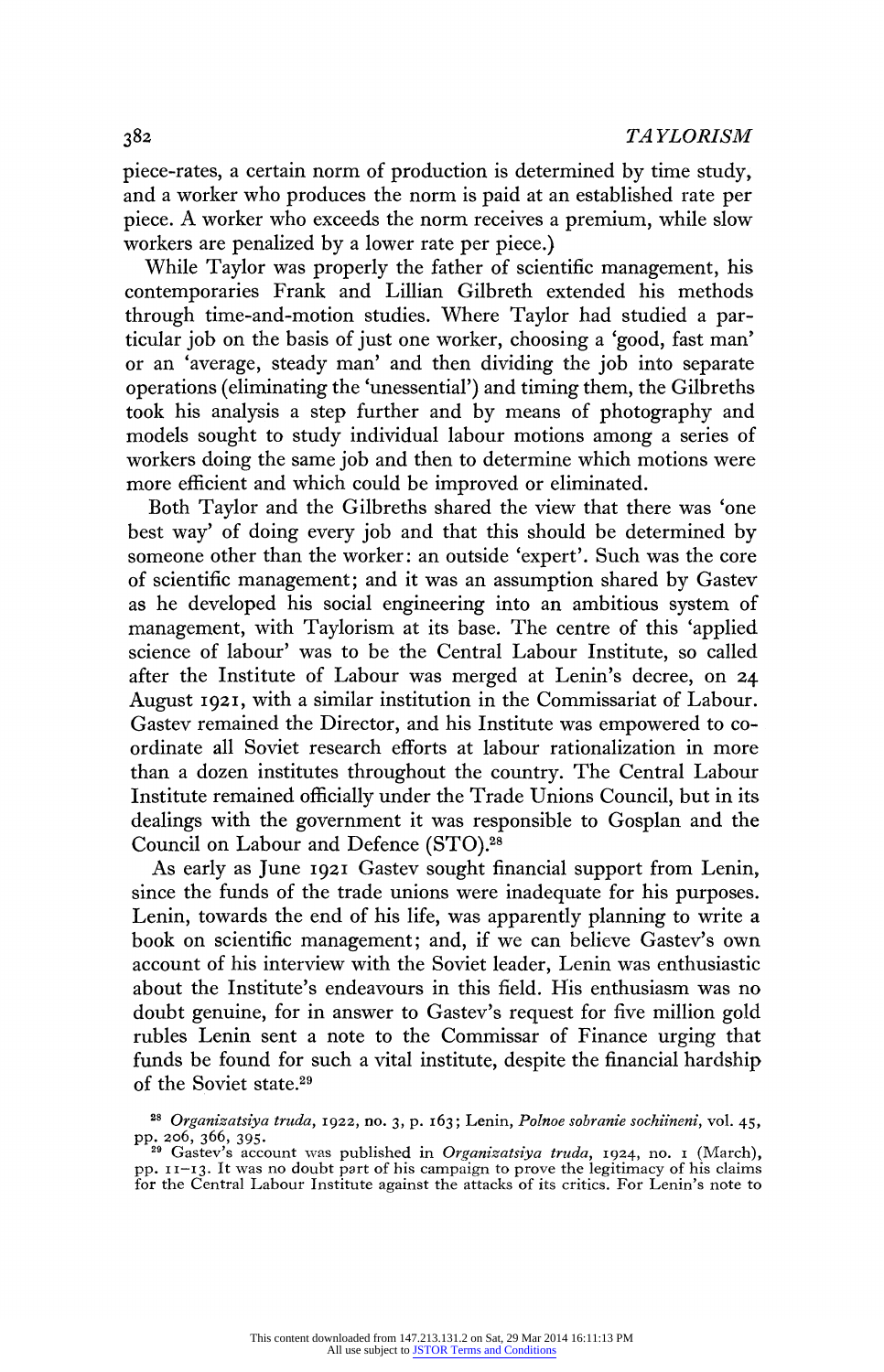**By the end of I92I Gastev was able to publish ajournal, Organizatsiya truda, in which he set forth in more detail his ambitions for the Institute. By 1922 a series of crudely equipped laboratories was functioning in the headquarters building of the Institute in Moscow, where a bookstore, a museum of technology, and a library of Io,ooo volumes in Russian and other languages were also located.30** 

**Gastev published a long programmatic editorial in the first issue of his journal.31 He began with cautious praise for the role unions had often played in rationalizing labour processes, citing their help in raising the standards and qualifications of workers. He felt, however, that the 'mood of panic' and the almost universal opposition to time study on the part of the unions was an unfortunate exception. 'In 1912 and 1913, a practical application of the scientific system began in several St. Petersburg factories. It is necessary to note that Petersburg had already learned from the scandalous behaviour in the West, and approached the matter a good deal more calmly, concentrating on the purely technical side. But, all the same, the mass of workers and the labour organizations were very negatively inclined towards the system.'32** 

**While the opposition to time study continued, in Gastev's opinion the war years helped to accustom Russian workers to a rapid pace; and in I917 'serious agitation for production norms' had begun among the metal workers. 'Taylor's name was spoken openly. But the union masses and a significant part of the union leaders remained deaf to this agitation for production.'33 Even after the adoption of differential piece-rates in 1918, Gastev felt that the unions by and large were conditioned more by the consumer demands of their members than by the need for greater productivity. If the unions did not concentrate more on the problems of raising labour productivity, Gastev warned, the state managerial organs would step in. Without embarrassment, he**  wrote: 'Among the masses two demons will always struggle-the **consumer and the producer. We are definitely on the side of the second. And our task is to infect these masses by every possible proof with an unquenchable passion for effort, labour, energy.'34** 

**Alongside Taylorism, and often in opposition to it, there had grown up a number of specialized studies concerned first of all with the welfare of the individual worker, and only secondarily with an increase in productivity. Studies of work physiology, labour fatigue, the selection of workers for different tasks-in short, all the research which could be classified under the headings of industrial psychology or the protection** 

**Al'sky see Banasyukevich, Istoriya SSSR, I965, no. 2, p. IIo.** 

<sup>&</sup>lt;sup>30</sup> Organizatsiya truda, 1922, no. 3, p. 167ff. The Chairman of the Institute's Scientific Council in these early years was S. G. Strumilin.<br><sup>31</sup> 'Nashi zadachi', *ibid.*, 1921, no. 1 (March), pp. 7-17.<br><sup>32</sup> Ibid., p. 8.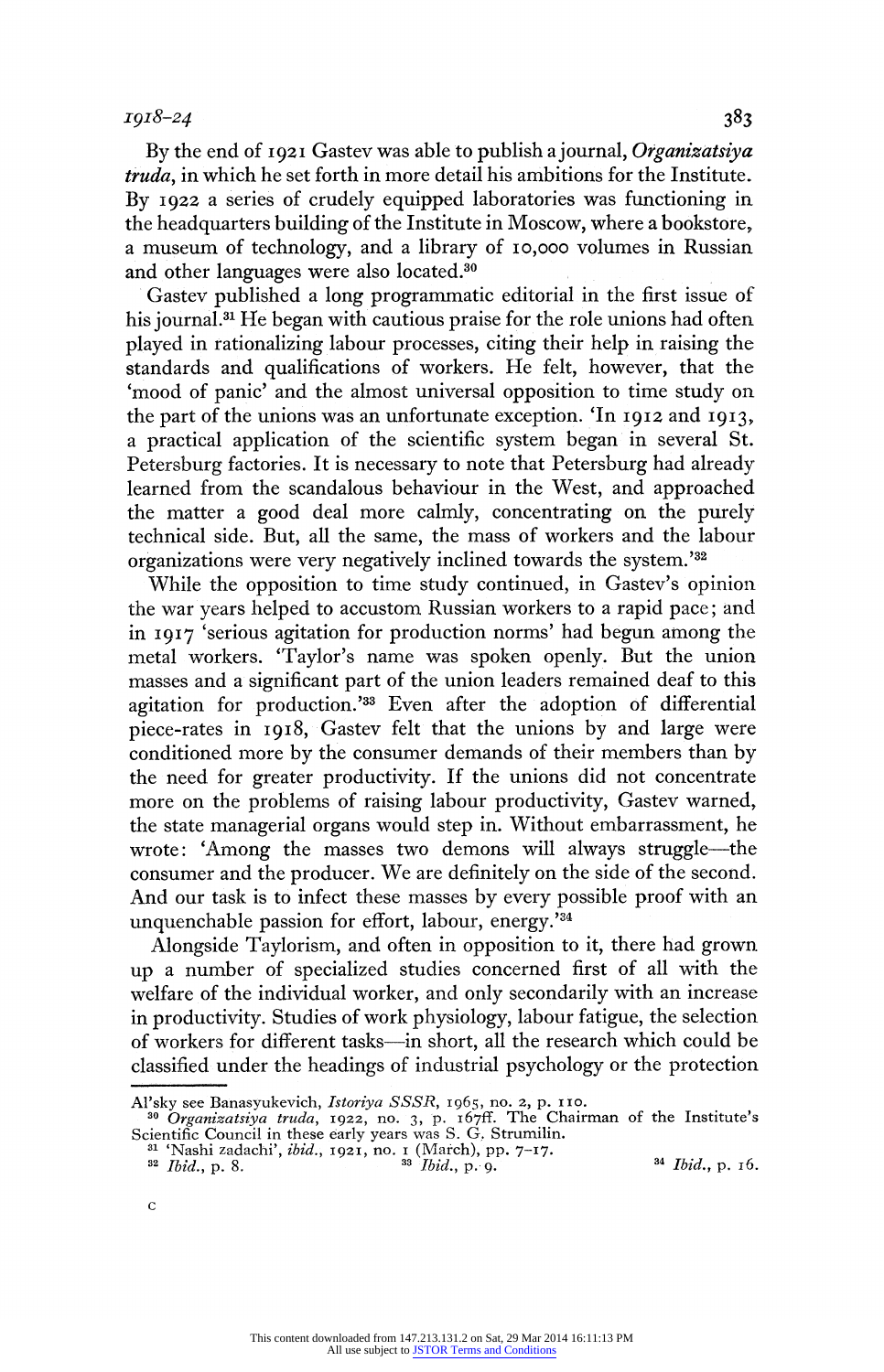**of labour-Gastev was eager to present as part of his system and not necessarily in conflict with it. However, his technicist assumptions still got the better of his sensitivity for the psychology and welfare of the individual worker:** 

**The world of the machine, the world of the mechanism, the world of industrial urbanism is creating its own collective bonds, is giving birth to its own types of people, whom we must accept just as we accepted the machine, and not beat our heads against the gears. We must introduce some corrective factors into its yoke of iron discipline; but history urgently demands of us to pose, not these small problems of the protection of personality by society, but rather a bold design of human psychology in reliance upon such an historical factor as machine production.35** 

**Two of Gastev's most widely published pamphlets were Kak nado rabotat' and Kak izobretat'36 In a prologue to the first, he wrote: 'We would like to introduce, to the extent of our influence, a culture of work as such, independent of its pleasantness; beyond that, we would like to show that united with this culture is a certain severity, a postponement of immediate satisfaction which may called conditioning (trenirovka) for work.'37** 

**In the pamphlets Kak izobretat', Yunost', idi, and Vosstanie kul'tury,38 Gastev set forth in more detail the qualities he felt were required in Soviet culture as a whole. Inventiveness was needed in the sense that "Taylor was an inventor, Gilbreth was an inventor, Ford was an inventor'.39 Russia was known for both its laziness and its impulsive energy; and these were characteristics which would have to be overcome or harnessed in a new culture. Strict practicality, infinite steadiness and patience, the power of observation, ability to analyse and measure in time and space, enormous powers of memory and, finally, creative imagination linked with the will to transform thought into action-these were the qualities required for successful invention. Russia already had too many philosophers and psychologists; the kind of imagination needed was not that which dreamt of a land flowing with milk and** 

**<sup>35</sup> Ibid., p. 14. 38 Numerous editions of Kak nado rabotat' were published in Moscow, Odessa, Perm, Arkhangelsk, between I922 and 1924; first published in Organizatsiya truda,**  1921, no. 1, pp. 18-19; quotations are from the latter. Kak izobretat' was published<br>together with the above pamphlet in 1924 and 1927; republished in the 1964 edition<br>of *Poeziya rabochego udara*. References here are to

<sup>&</sup>lt;sup>38</sup> *Yunost'*, *idi* (M., 1923); *Vosstanie kul'tury* (Kharkov, 1923). The latter was first published in a series of articles in *Pravda* (no. 122, 3 June 1922, no. 128, 11 June 1922, no. 1, 3 January 1923). Other books a **obucheniya (M., 1924) and Novaya kul'turnaya ustanovka (M., 1924).** <br><sup>89</sup> From *Kak izobretat'* (in *Poeziya* ..., 1964, p. 273).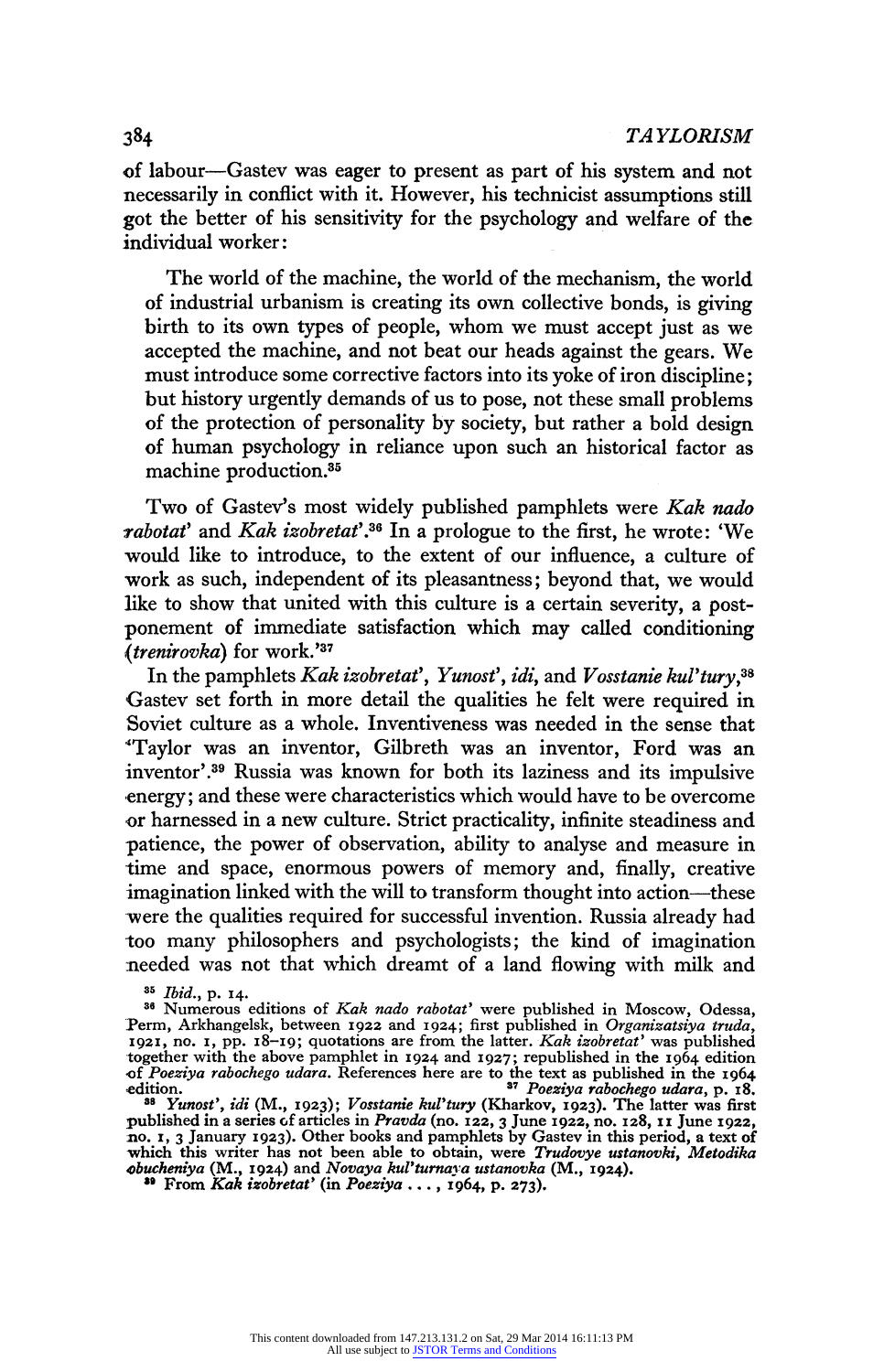**I9i8-24 385** 

**honey but of what was practical and realizable in the present. What Russia needed to rebuild was** 

**... first of all skill, the ability to work over, adapt, match one thing to another, to condense, to equip, the ability to construct, to masterfully collect the scattered and disordered into mechanisms, active things.40** 

**The old intelligentsia had to be shaken out of their Oblomov-like lethargy and their scepticism, or better yet, replaced by a new kind of man, 'self-colonizers' who, rather than dream about the latest machines and a helping hand from abroad, turn themselves into human machines and colonize their own country. Gastev looked especially to the youth for these qualities, for he was beginning to despair of the intelligentsia, who to every problem answered with an entire philosophy but found no way to solve it.41 Even the skills of the most illiterate American were more valuable under Russia's present condition than those of a sceptical intellectual. In fact, Gastev advocated nothing less than 'Soviet Americanism', wanting to see Russia transformed into a 'new, flowering America'.42** 

**To mass education, Gastev recommended the addition of mass vocational training of a general nature which would prepare young people for a variety of occupations in the economy. Everyone should have a labour obligation, 'analogous to a military obligation'. Just as in an army there are bemedalled heroes,** 

**Is it so absurd in our revolutionary country to put forward the idea of a** 

### **labour championship**

**by which a finely performed labour operation will be honoured with a decoration before a thousand eyes of professionally experienced workers? Through such a championship there can be the greatest discoveries of a physiological, technological and organizational character.43** 

**Such, in broad outline, were the proposals Gastev made for Soviet culture in 1923. By and large, his thinking was very much in tune with that of the Soviet leadership. As the outcome of the controversy over his views and activities in I923 and 1924 was to prove, Gastev had the respect and attention of the highest party circles, though he himself did not become a member of the Communist Party until I93I.44** 

**His lack of party membership was used against him by 'The Moscow** 

**<sup>40</sup>From Yunost', idi (as published in Poeziya. ..., 964), p. 206. <sup>41</sup>Vosstanie kul'tury (in Poeziya . . ., 964, p. 236). 42 Ibid., p. 245. <sup>43</sup>Ibid., pp. 265-6. 44 Deyateli... (see footnote 9 above), p. I6Ix.**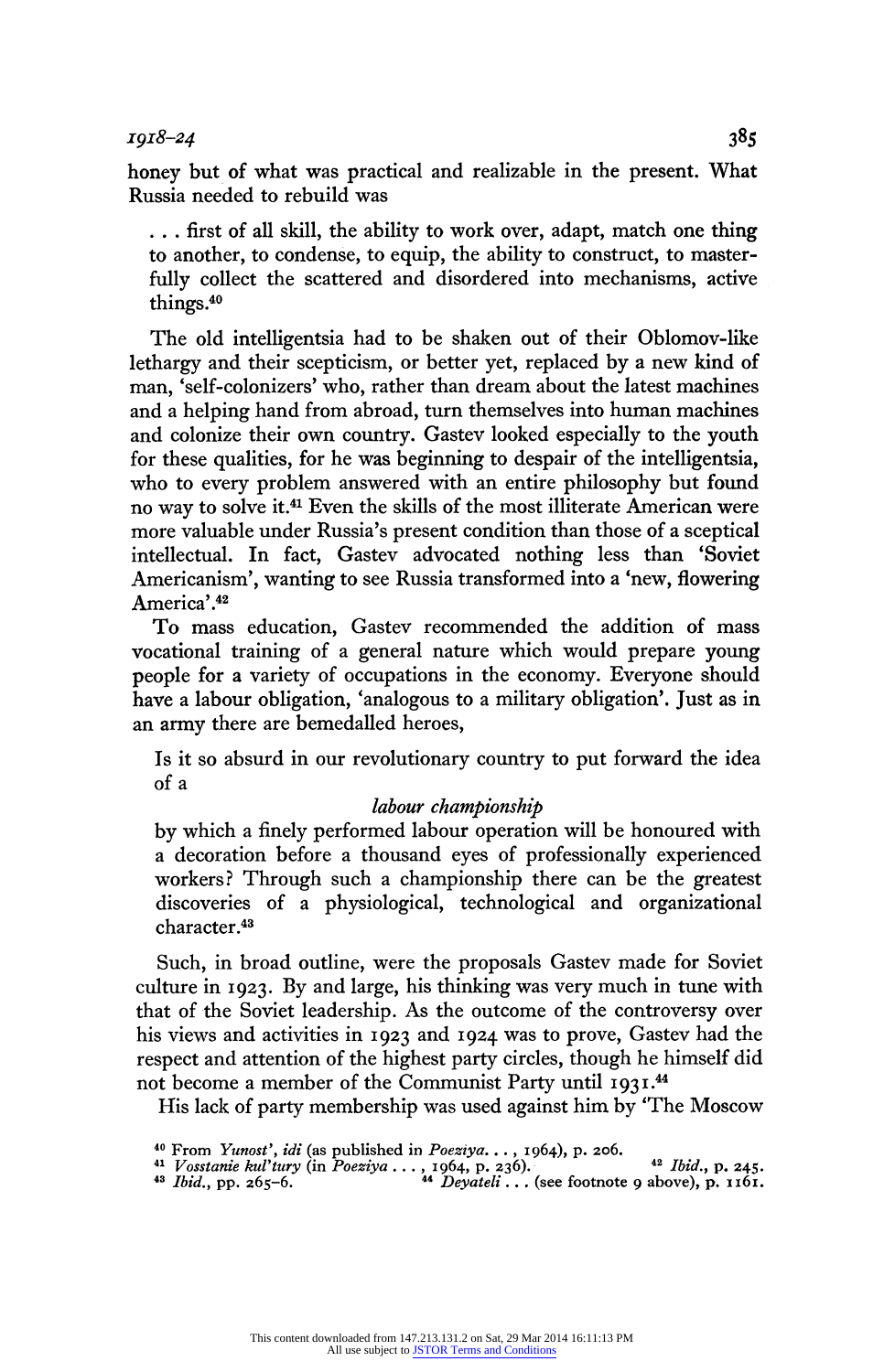**Group of Communists Actively Interested in Scientific Management'. This group soon became centred in the Council on Scientific Management (Sovnot) of the Commissariat of Workers' and Peasants' Inspection (Rabkrin), which was charged by the XII Party Congress with rationalizing the government bureaucracy. They challenged the claims to preeminence and competence of the Central Labour Institute. A campaign against Gastev and his Institute began in the Soviet press and drew dissidents from within the Institute itself, as well as from other institutions which disagreed with Gastev's approach. The opening shot was fired in January 1923, when a conference of the above Group was held in Moscow. It passed resolutions objecting to a study of the human labour involved in metal cutting and trimming by hand (rubka zubilom i opilovka), a study to which the Central Labour Institute had been devoted since its founding. They called rather for the creation of a general system of rational labour based on the most modern technology. They also criticized the insufficient attention being given to the psychological and physiological sides of labour, and the subordination of the individual worker's interests 'to the interests of the fetish of production' which had the 'aim of transforming the living person into an unreasoning and stupid instrument without any general qualifications or sufficient all-round development'.45** 

**The campaign grew stronger throughout I923 and drew support from other elements. Another dissident, the Director of the Kazan Institute of Labour, I. V. Burdyansky, joined the group and circulated a pamphlet against Gastev among top party leaders during March i924;46 in June another of the critical communists, Ya. Shatunovsky, fired a heavy barrage at Gastev in a literary journal widely read by the intelligentsia.47 Shatunovsky made much of Gastev's anti-intellectualism and considered him a petty bourgeois who occupied his high position only by some kind of oversight. Gastev's pamphlet Vosstanie kul'tury was a slander on Soviet accomplishments in the critic's opinion, asserting as it did that the revolution had left in Russia nothing but 'junk' (rukhlyad). Gastev's emphasis on the primitive, and his call for Robinson Crusoes was ludicrous in the extreme, and ignored the modern industry which Russia already possessed and the modern technology which it was developing. Russia had only to trade its harvests for the latest in machinery.48 Gastev was presumptuous in equating the importance of his** 

<sup>&</sup>lt;sup>45</sup> *Pravda*, 11 January 1923.<br>
<sup>45</sup> See *Kommunisticheskii put*<sup>1</sup>, 1923, no. 2.<br>
<sup>47</sup> Ya. Shatunovsky, 'Nauchnaya organizatsiya truda i ee anarkhistskoe vyyavlenie',<br> *Krasnaya nov*', 1923, no. 6, pp. 53–64. Another rea feared that the emphasis on 'American business sense' might eventually detract from<br>revolutionary goals. (See A. V. Lunacharsky, 'Novyi russkii chelovek', in *Idealizm i*<br>*materializm* (M., 1924), pp. 146–51.)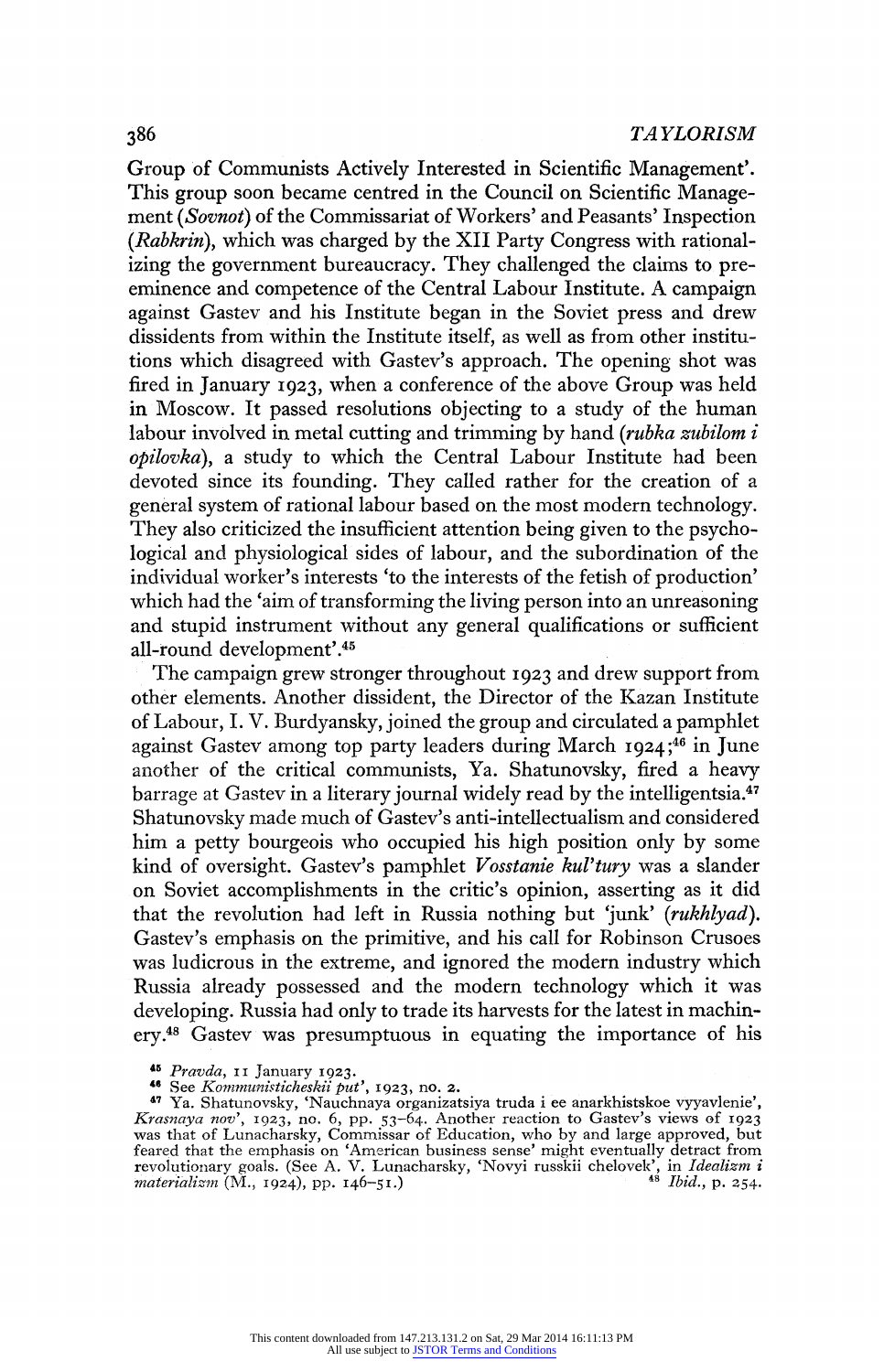# **i918-24 387**

**Institute to that of Gosplan and its work towards the electrification of the country. Gastev was insensitive to write about the protection of labour that 'here there are as many mistakes as there are in societies for the prevention of cruelty to animals by philanthropic old ladies'.49 This, in the critic's opinion, was carrying Taylorism to an absurdity: 'Is it really necessary to speak about the meaning of the protection of labour in a proletarian country? Is it possible that a person even slightly literate in questions of the scientific organization of labour does not know that the basic condition for productivity is a well-lighted, clean, spacious, well-ventilated work room?'50** 

**Beyond personalities and the rivalries of institutions, at the heart of this exchange was a dispute over what should be the proper Soviet attitude to work and the direction that scientific management should take for the immediate future in the Soviet economy. Gastev was more narrowly technicist and in the Taylorist tradition; his critics emphasized the need to modify Taylorism with industrial psychology and greater effort aimed at the protection of the individual worker. It was for the purpose of resolving this dispute that the Second All-Union Conference on Scientific Management was called for March I924.51** 

**Gastev was not long in coming to his own defence; several months before the Conference, he began a counter-barrage, well-larded with testimonials in his favour. Early in I92452 he replied to the Shatunovsky article. He asserted that his critic, by attacking him, was also attacking such party leaders as Bukharin, the editor of Pravda, in which the work that was Shatunovsky's special target, Vosstanie kul'tury, had originally been published. Bukharin himself had expressed in recent speeches similar opinions on the necessity to create more efficient workers. Gastev cited Bukharin's words in a speech to Young Communists, made in October 1923: 'We must direct our efforts now, not to a verbose general science, but towards creating in the shortest possible time a definite number of qualified, especially disciplined, living labour machines readily available to be put into general circulation.'53 Gastev quoted an earlier speech of Bukharin advocating such points, consonant with his own, as: i) reform of human psychology; 2) merging of Marxist theory with American practicality and 'business know-how'; 3) ending the concentration on the humanities in education in favour of technical, practical knowledge; 4) substitution of specialization for universalism, and 5) conditioning of the will, mind, and body of man.54** 

<sup>&</sup>lt;sup>49</sup> *Vosstanie kul'tury* (Kharkov, **1923), p. 21, quoted in Shatunovsky**, *op.cit.*, p. 259.<br><sup>50</sup> *Ibid.*, p. 259. 51 An earlier conference had been held in January 1921. For an account of it see

Organizatsiya truda, 1922, no. 3, pp. 156–62.<br><sup>52</sup> A. Gastev, 'Shatunovshchina kak metodika', *Krasnaya nov*', January–February, 1924, pp. 230–8.<br><sup>53</sup> Quoted by Gastev, *ibid.*, p. 236.<br><sup>54</sup> Pravda, no. 229, 11 October 192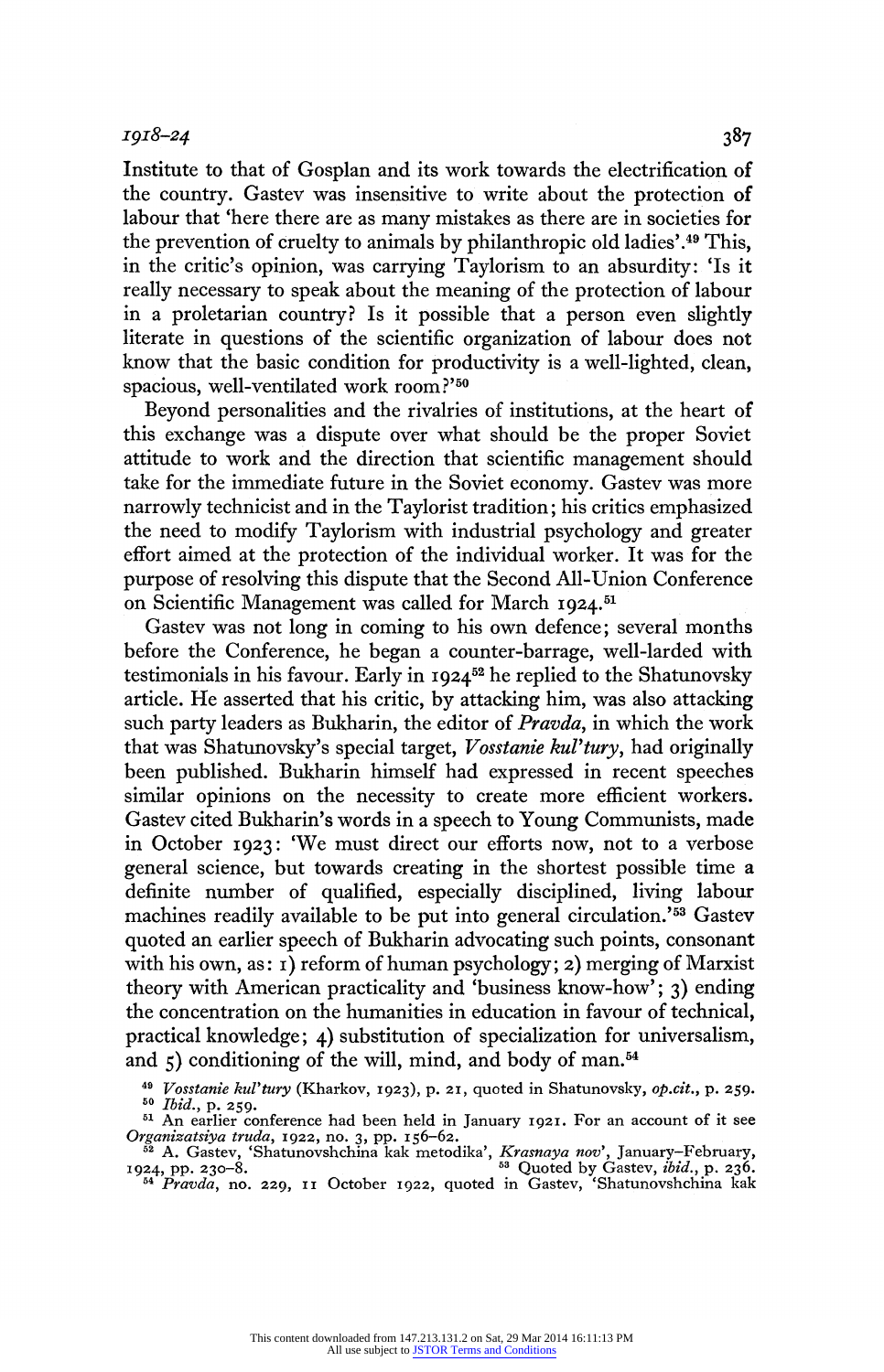**Gastev concluded by citing an even clearer testimonial, that of Tomsky, head of the All-Union Council of Trade Unions:** 

**It is necessary to continue with redoubled energy the effort already begun, to organize support and create an atmosphere of sympathy for the Central Labour Institute, whose work holds the utmost significance for the working class of the Soviet Republic. This is all the more necessary since several of our union organizations, seduced by the eloquence of a group of comrades also calling themselves 'activists of scientific management', are talking about the deviations of the Central Labour Institute, of the absence of questions concerning the protection of labour in its work, of a preoccupation with labour training, with handicraft methods of instruction versus modern machines, as if such methods were being defended-all of which undoubtedly introduces confusion and hinders the work which has been begun and the requirement of which is effort and peace.65** 

**Gastev's article was followed by a meeting of Petrograd trade unions, which after a report by him voted strong support for the Institute. Beyond this, a series of articles appeared in Pravda and Izvestiya, in which such luminaries as Zinoviev and Andreev, a secretary of the party's Central Committee, supported Gastev, joined a few days later by a leading Rabkrin functionary of the Workers' and Peasants' Inspectorate, Rozmirovich.56** 

**In February 1924 both parties to the dispute published platforms for the forthcoming conference. The Institute in its platform took as a text Lenin's statements of I918 calling for the critical use of Taylorism.57 The Institute position concluded that under the New Economic Policy scientific management should be used by individual firms to raise the quantity and quality of their production and earn greater profits for industrial expansion. Of course, under this form of state capitalism, the platform stressed, consideration should be given to the social and economic role of the individual factory in the overall system; but by and large the emphasis was not to be on large-scale planning but on improving performance at the local level. The firms most efficient in competition should be held up as examples to the rest of the economy.** 

**To prevent worker dissatisfaction, the platform continued, scientific management should be tied to a real rise in wages and better working** 

**metodika', p. 237.** 

<sup>55</sup> *Trud*, no. 106, 1923, quoted in Gastev, 'Shatunovshchina . . .', p. 237.<br><sup>56</sup> Andreev in *Izvestiya,* no. 60, 1924; Zinoviev *ibid.*, 18 February 1924; Rozmirovich

**in Pravda, no. 42, 2I February 1924. 67 Trud, 5, 6 February 1924. This platform was signed by Gastev, Gol'tsman, Kolesnikova, and Lavrent'ev.**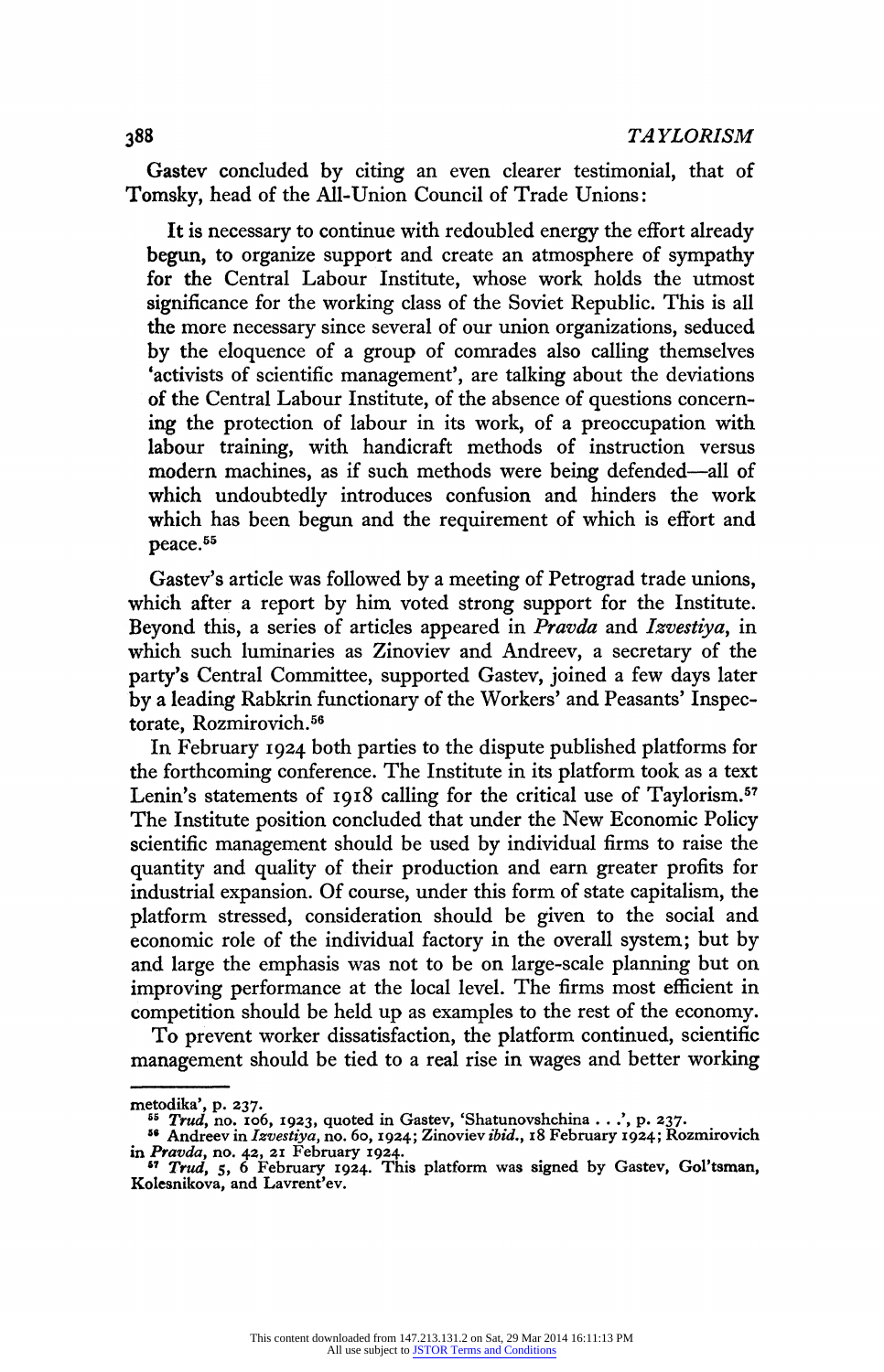## **I918-24 389**

**conditions. What was useful in Taylorism should be approached on the basis of detailed laboratory studies of labour processes, beginning on a 'narrow base' by concentrating on certain fundamental labour operations. Unions should encourage interest in scientific management and occupy themselves especially with questions of wages. However, the management of individual firms would retain the ultimate authority; and outside organizations interested in scientific management would be subordinate to local management.** 

**Finally, the platform of Gastev's group called for the re-organization of the Council on Scientific Management of Rabkrin (in which the opposition was largely centred) to include greater representation by institutes concerned with labour rationalization.** 

A few days later, the 'Group of Communists'—Gastev's critics **published their own platform in Pravda.58 They had found a spokesman in Pavel Kerzhentsev, a communist journalist and former Proletcult leader, who had just written a popularized version of efficiency methods, entitled Printsipy organizatsii.59 In July 1923 Kerzhentsev had organized the 'Time League', a labour efficiency movement which created 'cells' in individual firms and by 1924 claimed 20,000 members.60 Gastev and his group viewed this movement with unconcealed suspicion and wanted it clearly subordinated to local management.** 

**'The Group of Communists' particularly wanted more planning in the Soviet economy. They criticized the Central Labour Institute for its concept of 'the narrow base' which began by studying simple labour processes to the neglect of the more general aspects of production, and labour institutes in general for their pure experimentation and laboratory methods uncoordinated with the needs of the economy. The use of the stop watch as the sole means of determining work norms was an especially exploitative and uncritical application of Taylorism to Soviet industry. The most important problem of Soviet industry was to raise productivity without increased intensification of labour, and to raise wages in proportion to increased productivity.** 

**On the plant level, 'The Group of Communists' called for closer cooperation between local managers and their trade union counterparts, and wanted to see working groups concerned with protection of labour merge with NOT cells, hoping thereby to instil scientific management with more concern for the individual worker. On the national level they recommended that Rabkrin and the Council on Scientific Manage-**

**<sup>68</sup>Pravda, 13, 14 February 1924, p. 5. 59 M., 1924. Kerzhentsev, whose real name was Lebedev, also wrote a book on proletarian culture: K novoi kul'ture (M., I92I). A Soviet journalist and diplomat in Western Europe, he later wrote a popular biography of Lenin during the 1930s and**  a book on Ireland. He is said to have died in 1940, in unknown circumstances. (See<br>the note on Kerzhentsev in L. Trotsky, Sochineniya, vol. XXI (M., 1927), p. 472.)<br><sup>60</sup> 'Vsesoyuznaya konferentsiya ligi ''Vremya'', *Trud*,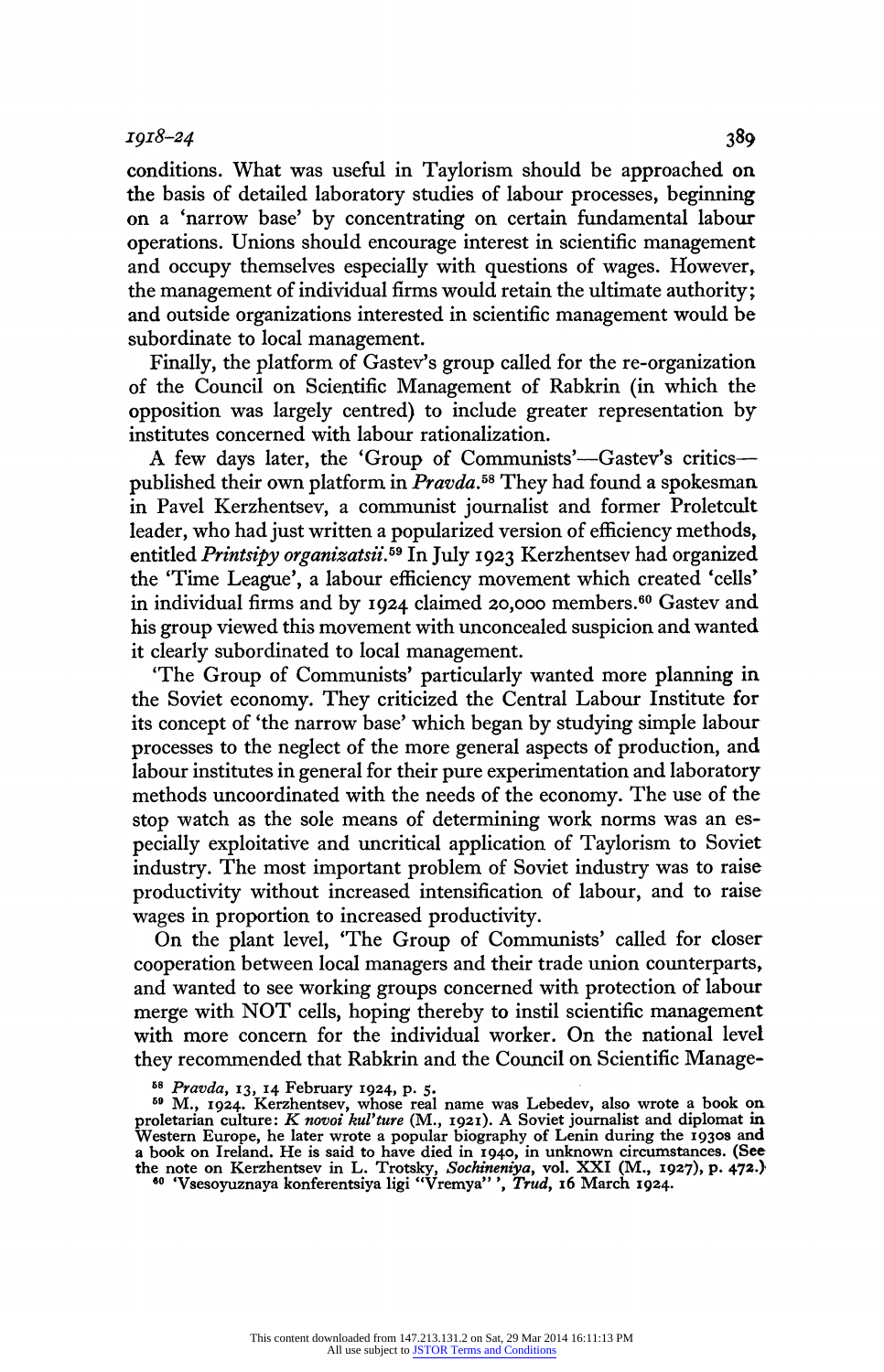**ment within this Commissariat be recognized as the centre of the NOT movement. Such recognition would keep the labour institutes closely coordinated with economic practice, within a common plan of research.** 

**In a follow-up article, Kerzhentsev compared the two platforms, and**  pointed up what he considered the essential differences.<sup>61</sup> 'The Group **of Communists', in his opinion, wanted to base innovations in labour methods on a mass movement organized in cells, while the Central Labour Institute was suspicious of the masses and considered it necessary only to win the sympathy of plant managers. Their approach was to work from the top down, importing experts from outside on commercial principles and selecting the most efficient workers to be 'big brothers' of the rest. 'The Central Labour Institute proposes to prepare aristocrats of the working class, priests of scientific management', thereby depriving 'the mass of workers, in a purely Taylorist fashion, of initiative and organized participation in rationalization. ... .'A mass movement for labour rationalization would attempt to stimulate better work by appealing to the pride and initiative of the workers, while the Central Labour Institute, influenced by the Americans' pseudo-scientific management with its hypocritical system of bonuses and higher wages, assumed in its platform that only monetary gain 'can attract the wide masses of the working class to our side'. Kerzhentsev believed that a Soviet system of scientific management could be developed only on the basis of the class interests of the proletariat. This meant that all the 'bourgeois, anarcho-syndicalists, Mensheviks, and Bogdanovists in the NOT movement' should be weeded out (presumably leaving 'The Group of Communists' in firm control).** 

**V. V. Kuibyshev, Chairman of the powerful Central Control Commission of the party, as well as head of the Rabkrin Commissariat, made apparent from the start of the Conference that his support was not wholeheartedly on the side of his own employees and their allies.62 In fact, if the signs had not been sufficiently clear prior to the Conference, Kuibyshev's opening remarks made it plain that the party leaned strongly towards the views of Gastev and his group. Although the** 

<sup>&</sup>lt;sup>61</sup> 'Dve platformy po NOT', *ibid.*, 20, 22 February 1924.<br><sup>62</sup> The Conference, held from 10-16 March 1924, was composed of 383 delegates, two-thirds of whom were non-party members. The break-down according to occupation showed that 87% were *intelligenty* (here, no doubt, meaning as much white-collar workers as intellectuals, since only 72% of the delegates indicated that they had received any higher education); 10% of the delegat  $\hat{P}$ -oi vsesoyuznoi konferentsii po NOT (M., 1924); Vtoraya vsesoyuznaya konferentsiya po NOT (M., 1924); Rezolyutsii 2-oi vsesoyuznoi konferentsii po NOT (M., 1924).<br>This writer has not been able to locate copies of t **for the account which follows, on the articles in Trud, II, 12, I4, I5, i8 March I924, and on the extensive coverage in Organizatsiya truda, 1924, no. 2-3, pp. 3-7, 32-85.**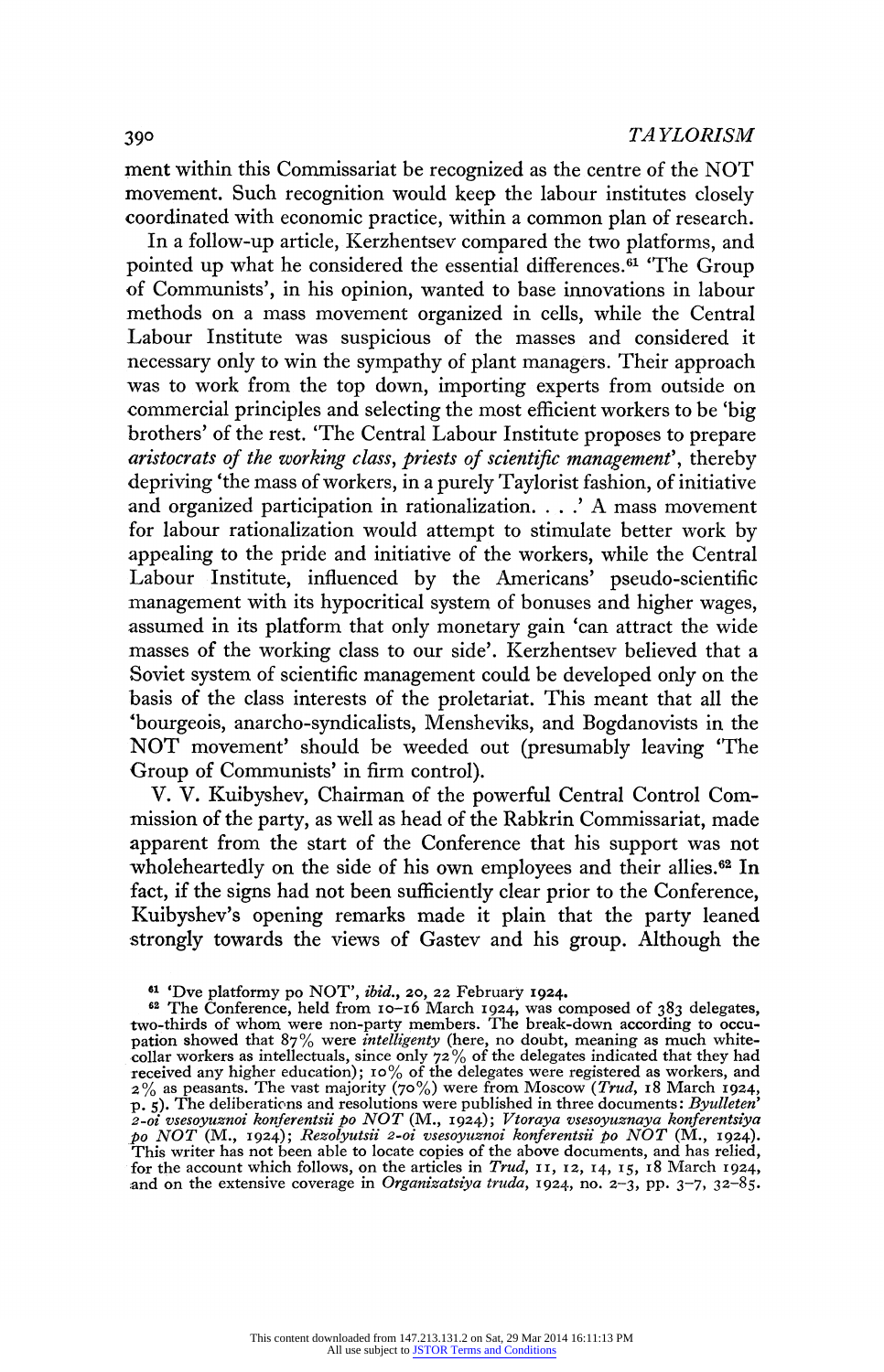**organizational work of the Conference had been largely in the hands of Gastev's enemies, the delegates quickly sensed the drift of things.** 

**Kuibyshev gave both the opening and closing remarks of the Conference. In his greeting he sounded a conciliatory note, making it clear that he approved of much for which the Central Labour Institute stood. Taylorism could not be rejected per se, he affirmed; the most 'useful' parts of the system, as Lenin had pointed out, must be tested and selected in practice. 'Under our conditions, in which strong trade unions exist, problems concerning the intensification of labour can be solved, with the greatest achievements.'63 Kuibyshev accepted the use of incentive wage scales as a necessary stimulus to productivity. As for the plan to create cadres of instructors from the most skilful workers, he considered it a task of the first importance. Rabkrin would assume responsibility for coordinating all aspects of the NOT movement, including those cells of the 'Time League' which sprang up in local enterprises.** 

**In the sessions which followed these remarks, critics of the Central Labour Institute were careful to moderate their attacks with cautious doses of praise for their opponent, a tone previously absent in the press campaign.64 Even so, they sounded the familiar note that the Central Labour Institute had wasted three years of research on primitive methods of cutting and trimming metal by hand, and that from this 'narrow base' a whole new culture was being preached. The Institute was acting as if 'there is no scientific management but the Central Labour Institute and Gastev is its prophet'.65** 

**To give the delegates a better idea what the Central Labour Institute was doing, one of the final sessions of the Conference was held at its headquarters in Moscow, where Gastev arranged a series of talks and demonstrations. Testimonials were given by production engineers, active in Soviet industry, and by industrial arts teachers who praised the speed and accuracy with which factory workers could be trained by the Institute's methods. Gastev was careful to point out that the Institute's research had now advanced from a study of simple hand operations in metallurgy to the study of lathe-work and the use of other machine tools. Though these performances did not entirely silence criticism in the discussion which followed, the majority of delegates voted resolutions favourable to the Institute, approving its 'preparation and instruction of labour skills' and its methodology 'based on careful experiment and analysis of labour operations', expressing satisfaction that the Institute was moving on from primary labour** 

<sup>&</sup>lt;sup>63</sup> *Trud,* 11 March 1924, p. 2.<br><sup>64</sup> See e.g. A. Shitikov, *Voprosy truda,* 1924, no. 1, p. 72.<br><sup>65</sup> Organizatsiya truda, 1924, no. 2–3, pp. 56–57.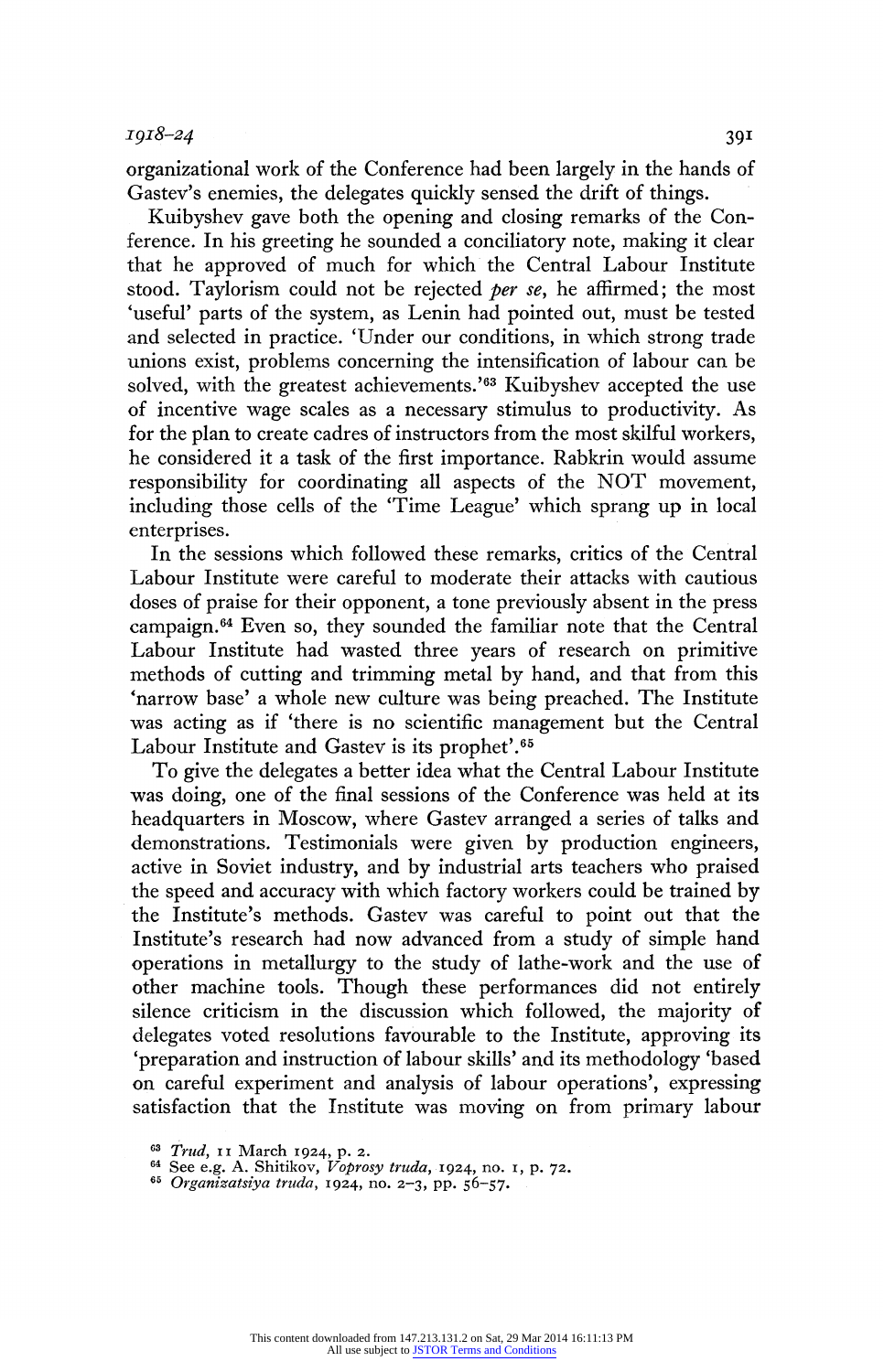**operations to the instruction of workers in machine labour, and noting the need to spread its method and experience.66** 

**A general resolution affirmed 'the possibility of increasing intensification of labour in those areas of industry where the current level of labour intensification lags behind the corresponding level in capitalist countries'.67 This did not have to mean sweat-shop conditions, but could be accomplished by special training in more efficient labour motions, proper breathing, and adequate rest. The Conference resolutions went on to approve of monetary incentives, both for individuals and groups, as a stimulus to greater intensification.** 

**In the final speech of the Conference, Kuibyshev concluded:** 

**The work that has been reported to us by the Central Labour Institute is the most valuable contribution in the sum total of work by institutions, organizations and individuals involved in scientific management.68** 

**While the Conference confirmed Rabkrin and its Council on Scientific Management as the organizing centre of NOT activities, the Council was to be reorganized, giving Gastev and his group a greater voice. In sum, the Central Labour Institute viewed the decisions of the Conference as a triumph for its position. By and large, it was. While Rabkrin made clear its authority, the fundamental assumptions of the Institute were recognized as standards for the entire Soviet economy.** 

### **Conclusions**

**The resolutions of the Conference of March 1924 formed the basic guidelines for Soviet work in the rationalization of human labour during the following years of rapid industrialization. How these decisions were actually put into effect is, of course, difficult to assess and deserves study. The Conference glossed over the tension which ordinarily exists in any economy between attempts to increase human efficiency on the one hand and, on the other hand, to protect the health and monetary interests of the individual worker. In the United States during the 1920s trade union resistance to scientific management was also eroded to a certain extent, due partly to union lethargy and partly to the efforts of the Taylor Society to take union leaders into its confidence.69 But scattered opposition to time studies and incentive pay continued throughout this period in the United States, even among union leaders. American trade unions were never captured by the** 

<sup>&</sup>lt;sup>66</sup> Ibid., p. 51.<br><sup>67</sup> Ibid. <sup>69</sup> Ibid., pp. 66–67.<br><sup>69</sup> Jean Trepp McKelvey, *AFL Attitudes toward Production 1900–1932* (Ithaca,<br>N.Y., 1952), pp. 114–26; Milton J. Nadworny, *Scientific Management and the Unions*<br>1900–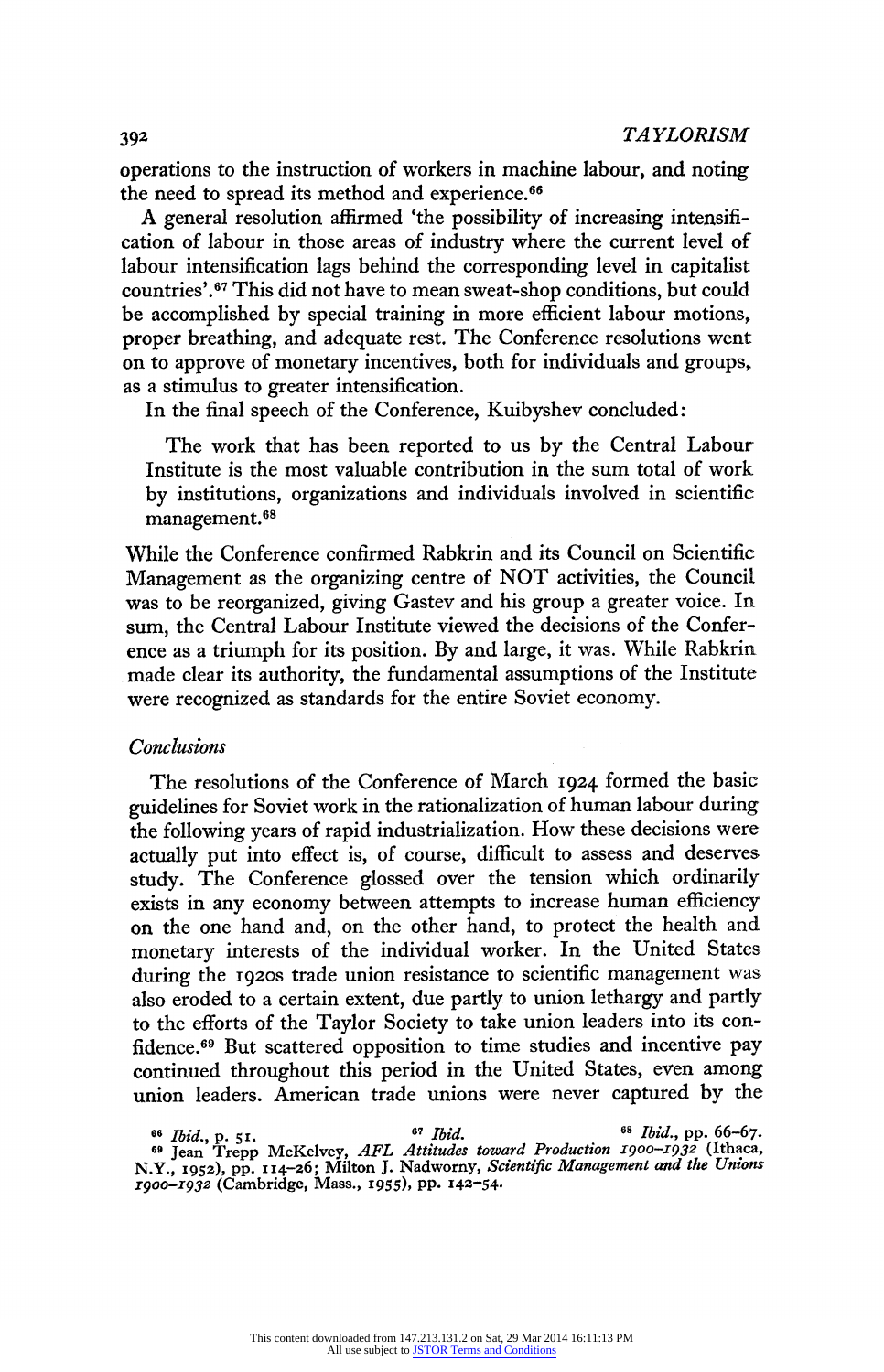**scientific managers, while this became the case in the Soviet Union during the I92os. The demand of the Soviet state for rapid industrialization and the weakness of the old trade unions, which lost their mass following during the years of civil war, destroyed whatever natural balance may have existed between a labour movement jealous of its members' immediate material welfare, and industrial managers whose first consideration was productivity. These new industrial managers were drawn in many cases from the ranks of skilled labourers and old trade union leaders, but they acquired interests and modes of thought different from those of the rank and file, while still pointing to their working-class background as proof of their solidarity with the working masses. That any conflict of interests could exist was denied as these new managers acquired full sway over the world of Soviet industry and, under Stalin's direction, forced the pace of industrialization by all available means after I929.** 

**The foregoing article has concentrated on Gastev's crucial role as Director of the Central Labour Institute during the early I920o. His subsequent career deserves further study as an important element in Soviet history. By I924 the guidelines of Gastev's later work had been formulated: he had articulated for Soviet society a work ethic which justified sacrificing the present to the future, the consumer to the producer, and the individual to the work collective. It is not surprising that his ideology and approach to vocational training, which stressed the intensification of labour, should prove attractive to Soviet industrial managers in a labour-rich, capital-poor country. During the massive industrialization after I929, Gastev was a member of the collegium of the Ministry of Heavy Industry, while continuing to head the Central Labour Institute. He was also head of the Soviet Bureau of Standardization and editor of its journal as well as the journal of the Society of Red Directors. In January 1936 the Commissar of Heavy Industry, Ordzhonikidze, placed Gastev in charge of preparing cadres for the Stakhanovite movement.70 By 1938, according to a recent Soviet estimate, nearly a million industrial workers had been taught new skills by the methods and instructors of Gastev's Institute-an indication of the scale his influence reached in these years. While his was hardly the only voice in this area, it became a powerful influence on Soviet society, promoting a kind of Puritan ethic in secular garb.71 It is for this reason,** 

**<sup>70</sup>For Gastev's role in the Stakhanovite movement, see A. K. Gastev, Organizatsiya**  truda v stakhanovskom dvizhenii (M., 1936), and his article in Organizatsiya truda, 1935, no. 11, p. 6ff. For his earlier contacts with the Gilbreths and with the Ford Motor Co., see *ibid.*, 1924, no. 4, pp. 51–52; his a